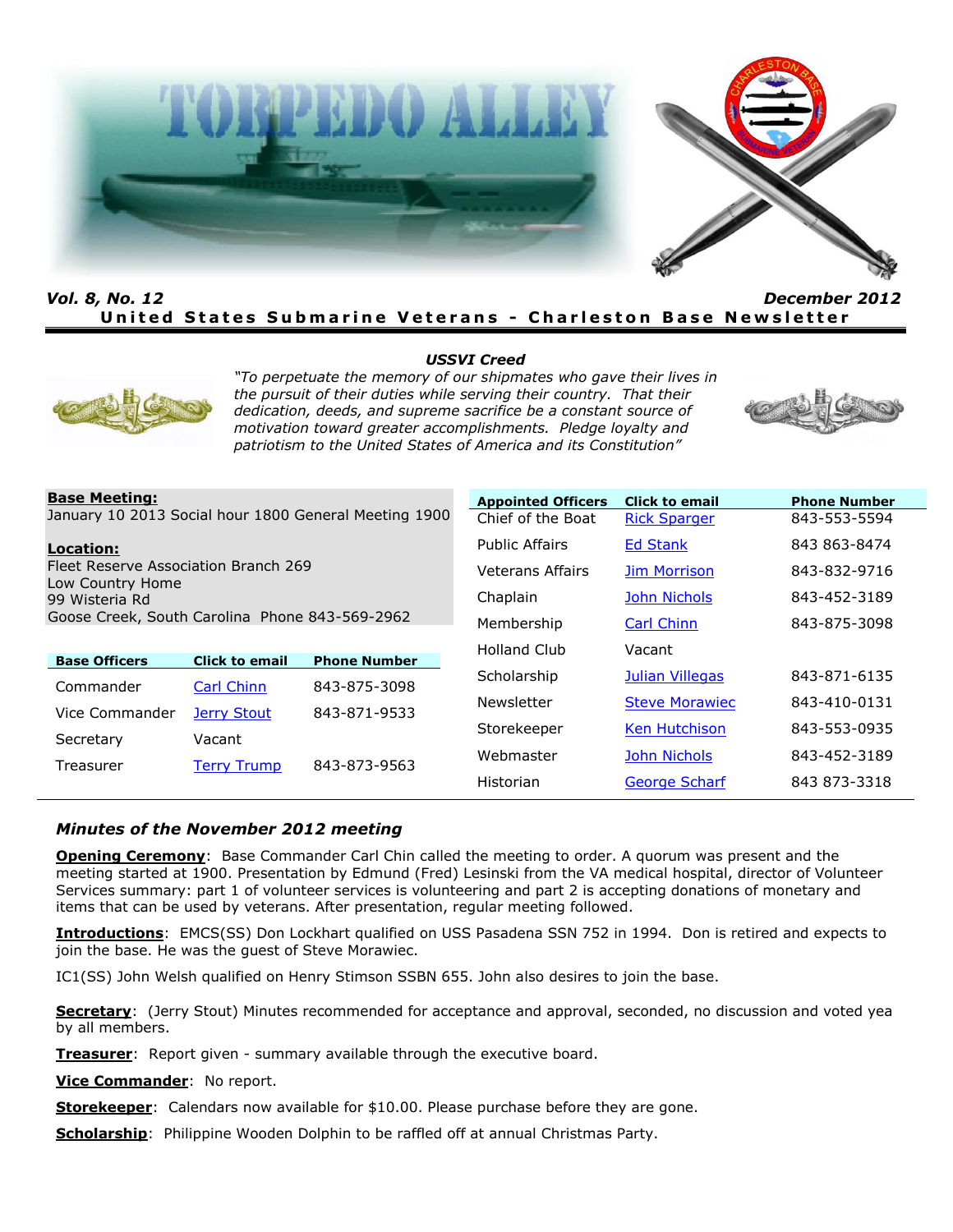#### **Public Affairs**: Gave updates on recent newspaper articles.

**Chaplain:** There will be a funeral/memorial service for HMCS(SS) Raymond L. Murphy in Orangeburg one week from tomorrow. Ray passed away while living in Oregon with his daughter. He specifically requested Charleston Base to participate in his funeral and military honors. The funeral will be at 1300 followed by burial in the church cemetery. Charleston Base SUBVETs have been requested to conduct Military Honors. Uniform will be Vest Uniform with cover. There will be a bus that can carry 14 passengers leaving from Old Fort Baptist Church at 1045 and stopping at Ryan's in Summerville to pick up the WWII SUBVETS who would like to attend. If you want to ride please contact me soonest. Several people (Ken Hutchison, George Scharf, COB) have said they can take someone with them so contact them to ride also. I must say that I'm overwhelmed at the quick response from the Board of Directors when I asked them if this was doable for the base. No hesitation.

- HMCS(SS) Raymond Lee Murphy departed on Eternal Patrol on Monday, November 5th. His funeral will be held in Orangeburg on Friday, November 16th at 1300. Charleston Base has been asked to participate by conducting the Military Honors and being pall bearers.
- TMCM(SS) Barry A. Wilson departed on Eternal Patrol on Sunday morning, November 4th. His funeral will be held in North Carolina. The family has been offered the opportunity to have a memorial service at some point.
- Soupy Campbell had total knee replacement on Nov. 6th. He is doing well and expects to be home this evening.
- Colleen Collins, Rick's wife, had hand surgery on Sept. 18th. Had some pins put into her hand. Surgery on October 23rd removed the pins. She will have intensive therapy for six weeks.
- Bill Hall had hip surgery Sept. 28th. He's now home and is doing well.
- Ben McDonald had 3x bypass on Oct. 4th. He is doing well and is here tonight.
- Tom Yingling's 90 year old mother had 3 stints put in on October 14th. She is home and doing well.
- Bill Buxton has been diagnosed with liver cancer. He is making decisions on the type of treatment.
- Mike Emerson had a minor growth removed from his bladder on October 24th and is doing well.
- Carol Hix was in and out of the hospital a couple of times since our last meeting. His stomach ulcer is nearly healed and he is doing well.
- Johnny Sparger, the COB's son, was in ICU on October 22nd with pneumonia. He is doing better but is on O2 constantly.
- Clyde Peters is still in Mt. Pleasant Manor Nursing Home, 921 Bowman Rd, Rm 323. He made it to the pig roast and had a great time.
- Lee Allison is doing some better. He is really working hard at rehab and is here with us tonight.

The following shipmates departed on Eternal Patrol this past month. None were members of Charleston Base. Online memorial entries were made if possible.

- WWII Submarine Qualified Shipmate LTJG Edwin P. Ernst, departed on Eternal Patrol on October 10th, 2012 in Laurens, SC. He served on the USS BREAM and other submarines during WWII. It does not appear he was a member of WWII SUBVETS or of USSVI.
- SK3(SS) Glenn Athearn, departed on Eternal Patrol on October 17, 2012. He served on the USS TUNNY. He was not a member of USSVI.
- Philip Douglas Moore, departed on Eternal Patrol on October 28, 2012 at Trident Medical Center, Charleston. He was in the Navy for 13 years serving on the USS BATFISH as a Radioman. He was not a member of USSVI. Charles Wood represented Charleston Base at Philip's Celebration of Life.

**Webmaster**: Updated members on new additions to the pages. If any member would like to post data, please send to Web Master.

**Veteran's Affairs**: Jimmy Morrison was present, however no report given. Jimmy is retiring soon. DAV information is available at va.org.

#### **Little David:** No report

**SUBVETS WWII**: Christmas Party scheduled for 6 December 2012 at Ryan's. Be there early. If you are an associate member and wish to continue your membership, dues are only \$15.00 this year. You will continue to receive the Polaris newsletter and, as always, have great fellowship at the luncheons.

**Kaps For Kids**: Held presentation at MUSC on November 5th.

#### **Historian**: No report.

**Membership**: As of November 22, 2012 - 48 members still have not paid. Please pay ASAP.

**Fleet Reserve**: A new plaque is on display for WWII Veterans at FRA. Invited new members to join the FRA.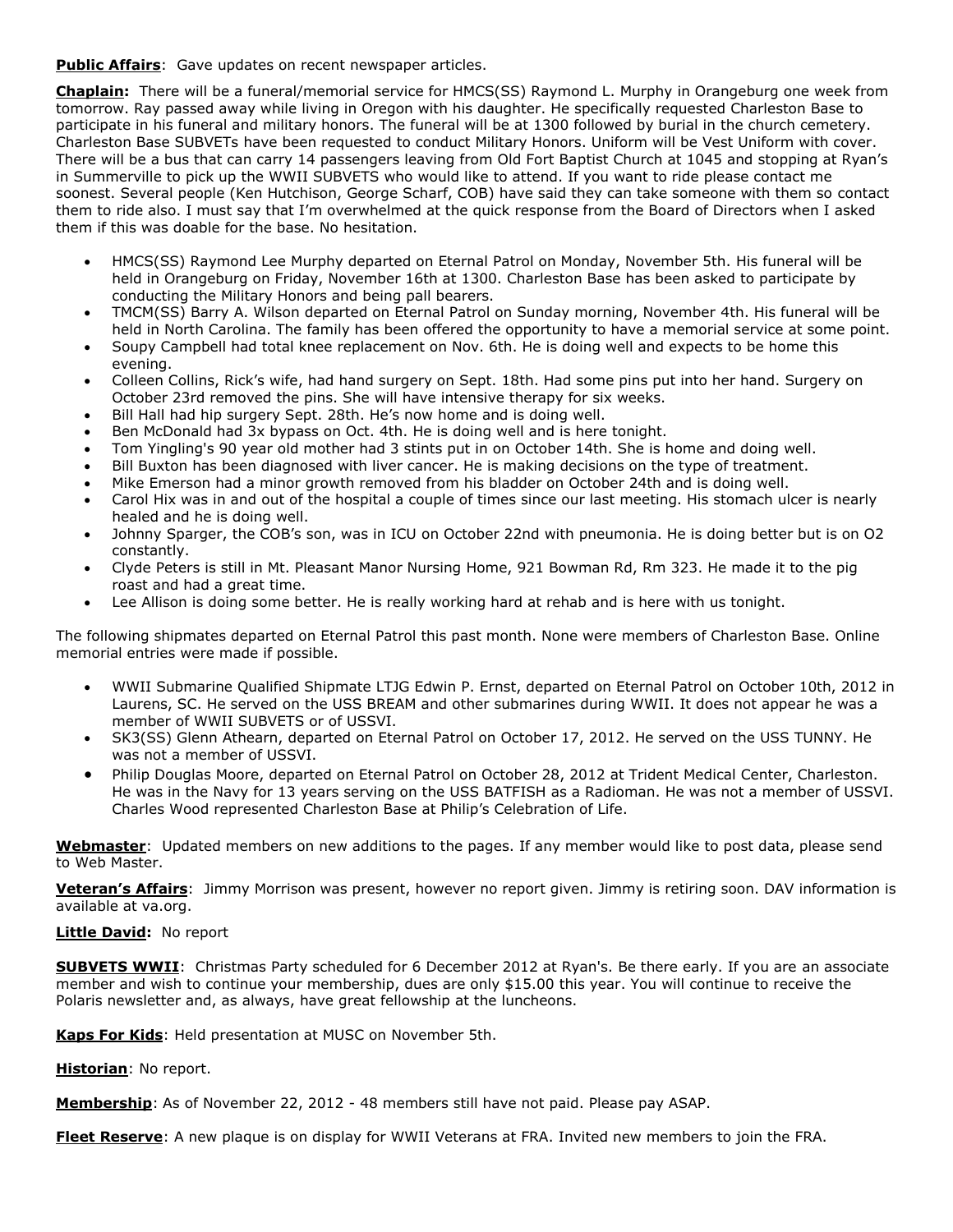#### **Newsletter**: No report.

#### **District Commander: No report.**

**Public Events:** Several Events are scheduled. Veterans day Parade in Andrews, SC. was held. Also, after the Veterans Day Ceremony in Summerville, the float will be at Carolina Coffee Roasters. All members are welcomed. Food is provided and donations will be accepted. 1100-1430

29 November Harleyville Parade

- 1 December Christmas Parade in Goose Creek
- 8 December Ridgeville Christmas Parade
- 9 December Summerville Christmas Parade

**Chief of the Boat**: Hog (Butt) roast held on 13 October 2012 at 1030 was a great success. COB thanked all of those members that assisted in organizing, cooking and cleaning up afterwards. This event was well under budget and all of those that attended enjoyed the fellowship, entertainment and food. Members are needed to take veterans to the voting polls for the upcoming election on November 6th, 2012. Christmas party scheduled for December 1st, 2012. Tickets are available from Steven Morawiec and Ray Sparks. Get them soon as they will not be available at the door. Map is provided on USSVICB.ORG. Crayons are also requested for Caps for Kids. Thank you for the donations for Pappy Henderson dues. Pappy can now have a two bell ceremony with his dues up-to-date.

**Base Commander:** No report.

**Old Business**: None.

**New Business**: None

**Good Of The Order**: Christmas Party, full dinner, open bar, all welcomed. WWII vets and spouses are free. Auctioned off Carrier Classic Tickets to Marty. A 50.00 dollar donation was made to the scholarship fund.

**Depth Charge**: We had one - but nobody seems to remember who won (CRS).

**Meeting Adjourned**: The Base Commander adjourned the meeting at 1952.

#### **December Submarines Lost December Birthdays**

| <b>USS Sealion</b> | SS 195 | December 10, 1941 |
|--------------------|--------|-------------------|
| USS $F-1$          | SS 20  | December 17, 1917 |
| USS $S-4$          | SS 109 | December 17, 1927 |

| Bailey         | Baker         | Chinn      | Christiansen |
|----------------|---------------|------------|--------------|
| Clift          | Cline         | Collins    | Curtis       |
| Davis          | <b>Dygert</b> | Emerson    | Evans        |
| Hayes          | Helton        | Hopkins    | Humbertson   |
| Lanier         | Morawiec      | Ougourlian | Rackley      |
| <b>Samples</b> | Scharf        | Schnebel   | Trump        |
| Vandiver       | Werley        | Williams   | Woodley      |

#### **Submarine News**

#### **Man accused of setting fire to Navy sub considers deal**

PORTLAND — Federal prosecutors have submitted a "substantive proposal" to the Portsmouth Naval Shipyard worker accused of setting fire to a nuclear submarine, according to a court document. Casey James Fury, of Portsmouth, N.H., is charged with two counts of arson in the May 23 and June 16 fires at the shipyard. The May 23 fire caused an estimated \$400 million worth of damage to the USS Miami, which was at the Kittery shipyard for a 20-month overhaul. Federal Defender David Beneman wrote in the document that significant progress has been made in discussions about reaching a resolution to the case without an indictment. "An additional period of time is needed to review the proposal," he wrote in a motion about Fury's speed trial rights.

## **Navy Gets New Nuclear Propulsion Boss**

The Naval Nuclear Propulsion Program held a change-of-command ceremony at the Washington Navy Yard on Nov. 2. Adm. John M. Richardson relieved Adm. Kirkland H. Donald as Director, Naval Reactors in a ceremony attended by several hundred distinguished guests.

Adm. Donald, a submarine officer and a 1975 graduate of the United States Naval Academy, assumed command of U.S. Naval Nuclear Propulsion Program in November of 2004. In his eight-year tenure, Donald led the command with a focus on maintaining the highest standards of integrity and excellence in the program and ensuring that Naval Reactors provides the United States Navy unmatched capability in endurance, responsiveness, and tactical flexibility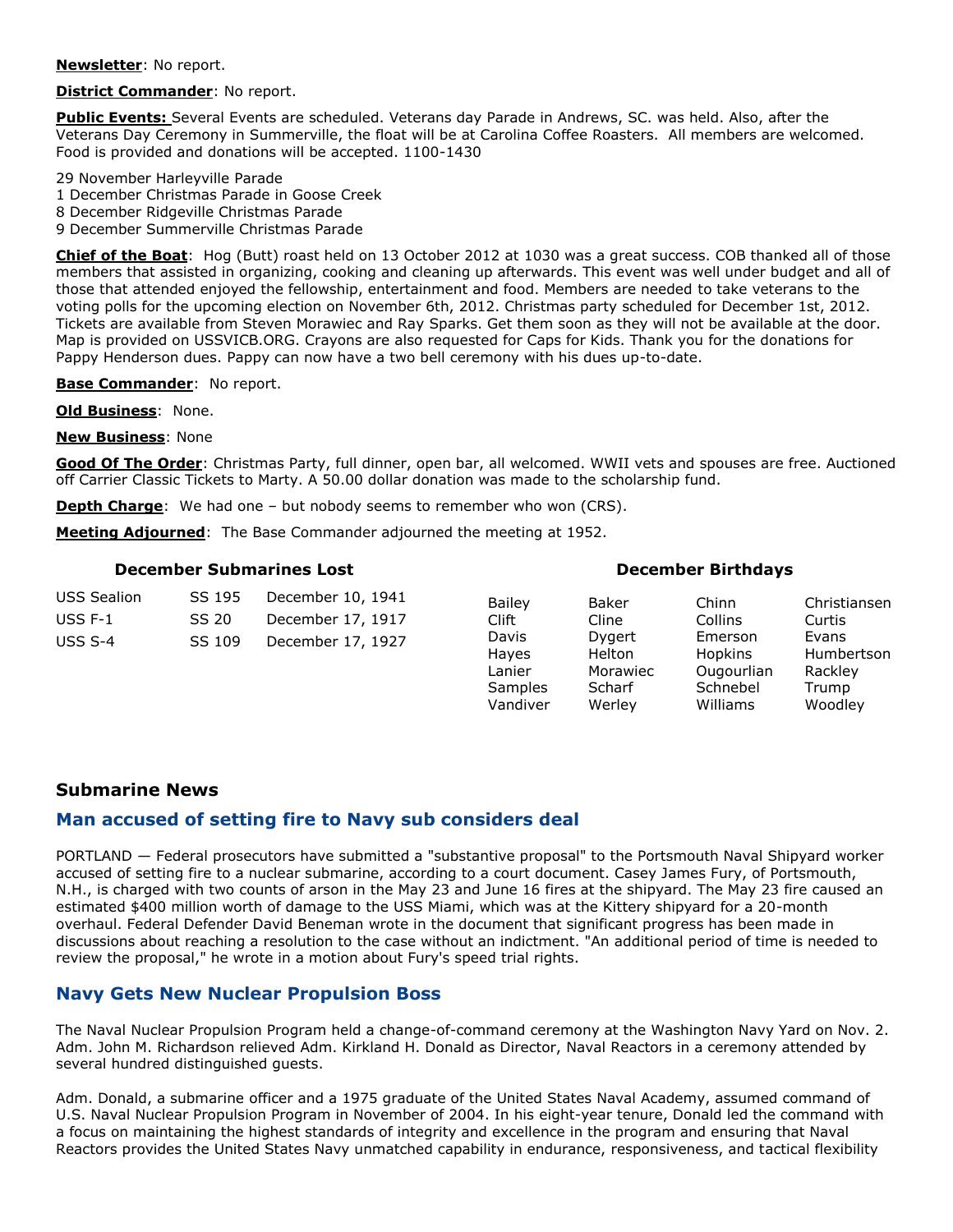to support missions all over the world. Donald thanked all of the people who supported Naval Reactors throughout his tenure and spoke fondly of the quality of those he worked with at the command.

"For those here today and for those here in spirit, please know that I am profoundly grateful and deeply in your debt for your sustained friendship," said Donald. "I have had the great good fortune to work for and alongside a group of professionals without equal in the business of nuclear power and I dare say in the whole of the engineering discipline." During his distinguished nearly 37 years of naval service as a commissioned officer, Donald served in a variety of sea and shore billets including Commander, Submarine Forces, Commander, Submarine Group Eight, and Commanding Officer of USS Key West (SSN 772).

Secretary of Energy, Dr. Steven Chu, spoke of the many accomplishments during Donald's tenure and presented him with a Department of Energy award for exceptional service. Under Admiral Donald's outstanding leadership, the Naval Reactors program has been responsible for the safe and successful operation of our country's naval nuclear propulsion systems," said Secretary Chu. "On behalf of the Department of Energy, I thank him for his 37 years of dedicated service to this country."

Secretary of the Navy, Ray Mabus, highlighted the importance of nuclear propulsion capability to the Navy and presented Admiral Donald with a Distinguished Service Medal. "Today, all of our aircraft carriers and submarines are nuclear powered and provide the United States with a technological and war fighting edge that helps our national security and global stability." said Mabus.

Adm. Richardson, a submariner and 1982 graduate of the U.S. Naval Academy, becomes the 6th Director, Naval Reactors. He has served in a variety of command positions afloat and ashore, including most recently as Commander, Submarine Forces. Prior to that he served as Commander, Submarine Group Eight and also commanded USS Honolulu (SSN 718). Richardson spoke of the storied history of the Naval Nuclear Propulsion Program and his dedication to leading Naval Reactors into the future.

"The Naval Nuclear Propulsion Program has a rich 64-year history of safety and success while executing a wide range of missions around the globe. Founded on the vision and hard work of Admiral Rickover and others who went before us, this legacy is now entrusted to us," said Richardson. "I am totally committed. I am confident in our team and I am privileged and proud to stand with you as we press forward."

The Naval Nuclear Propulsion Program is a joint Department of Energy and Department of Navy organization responsible for all aspects of the Navy's nuclear propulsion, including research, design, construction, testing, operation, maintenance and ultimate disposition of naval nuclear propulsion plants. The program's responsibility includes all related facilities, radiological controls, environmental safety and health matters, as well as the selection, training, and assignment of personnel. Naval Reactors maintains an outstanding record of over 150 million miles safely steamed on nuclear power. The program currently operates 104 reactors and has accumulated of 6400 reactoryears of operation.

# **US Navy Faces \$12 Billion in Possible Budget Cuts**

The Navy stands to lose \$12 billion next year in across-the-board cuts if Congress can't agree to a deficit-reduction plan by the end of the year. Adm. Mark Ferguson, vice chief of naval operations, wrote Sept. 23 that the reductions, through a mechanism called sequestration, would mean fewer flying hours for Navy aircrews, fewer training days for ships and submarines, and less fleet maintenance.

"Potential cuts or reductions beyond those already taken in this year's proposed budget will result over time in a smaller force with less presence, longer response times and reduced ability to provide surge forces in support of our major war plans and other emergent needs," Ferguson, the second highest-ranking officer in the Navy, wrote in a blog post summarizing remarks he made before the House Armed Services Committee. Ferguson said there would be "difficult choices" regarding fleet maintenance, ship purchases and base support services.

The Department of Defense will lose \$487 billion over the next 10 years as part of the Budget Control Act of 2011 that seeks to harness a \$17 trillion national debt. Sequestration would add \$500 million on top of the \$487 billion. Sequestration was never meant to be implemented. It was intended to scare the congressional Joint Select Committee on Deficit Reduction into proposing how to reduce the deficit by \$1.2 trillion, but the Republicans and Democrats couldn't reach a compromise.

The president was required to submit a report to Congress on potential sequestration cuts. The White House Office of Management and Budget released the report Sept. 14. It breaks down what accounts are exempt and nonexempt, and estimates required funding reductions. Sequestration would result in a 9.4 percent reduction in defense funding, the report says. The president specifically exempted veterans and personnel accounts from cuts.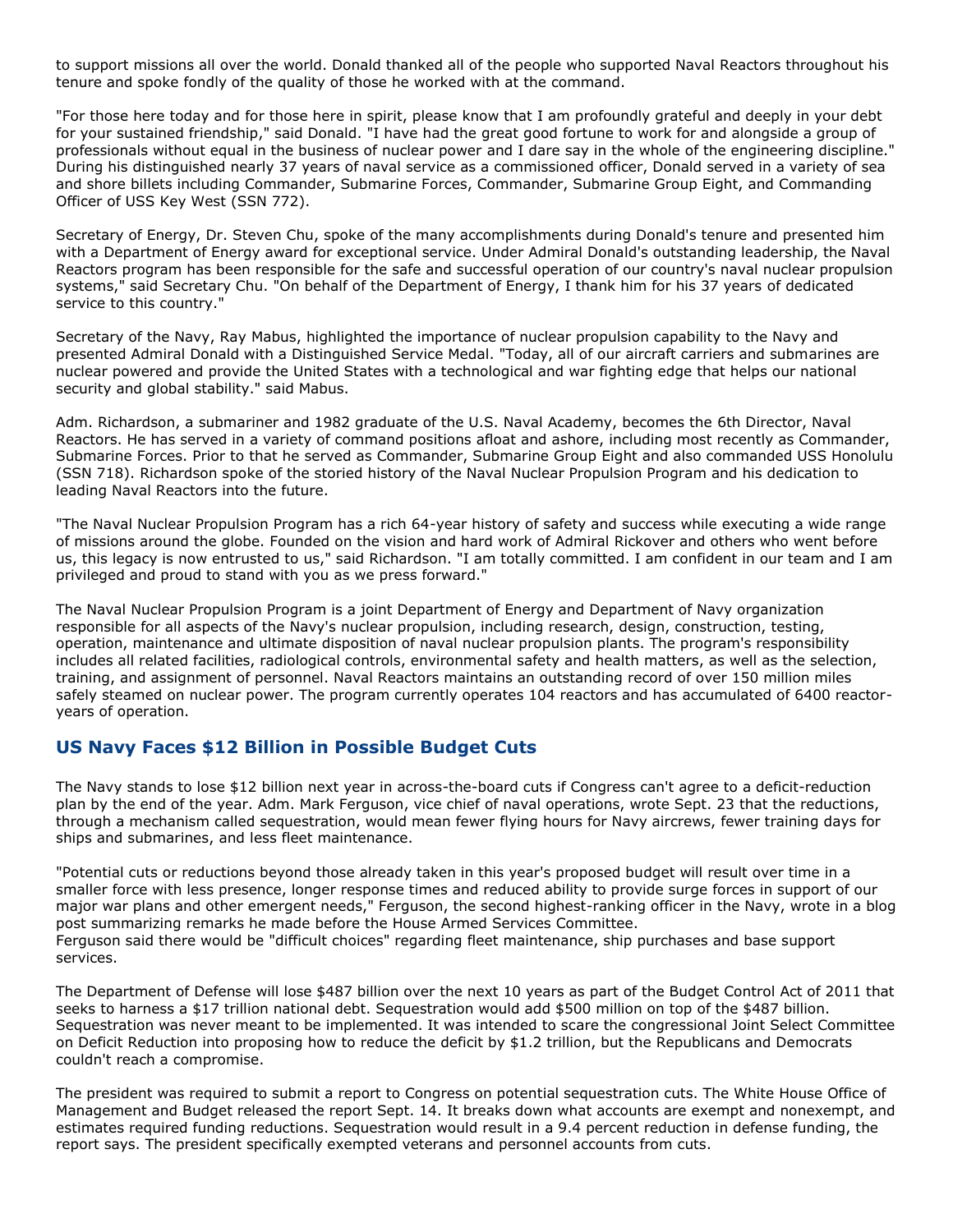"The report leaves no question that the sequestration would be deeply destructive to national security," it reads. "While the Department of Defense would be able to shift funds to ensure war fighting and critical military readiness capabilities were not degraded, sequestration would result in a reduction in readiness of many nondeployed units, delays in investments in new equipment and facilities, cutbacks in equipment repairs, declines in military research and development efforts, and reductions in base services for military families," the report states.

The Navy's largest sequestration cuts in fiscal year 2013 would be \$4.3 billion for operations and maintenance, \$2.2 billion to buy aircraft, \$2.1 billion to build ships and \$1.8 billion for research and development. Total military cuts next year would be \$54.7 billion, according to the 394-page report.

Many, including the military, which hasn't begun planning for the cuts, don't believe sequestration will happen. President Barack Obama said in a presidential debate that it won't. The OMG instructed agencies in July to continue normal spending and operations. But Congress, which is on a seven-week break for the November elections, won't be returning to work until the week of Nov. 10 and will have only a short time to reach a deal before the end of the year. Ferguson, the vice chief, said Oct. 22 that the Navy will start planning for across-the-board sequestration cuts in late November or early December if Congress hasn't acted. They would go into effect on Jan. 2. Spending will continue normally until then, at which time cuts would hit each account evenly. He said there's little planning that can be done. Mary Anne Mascianica, spokeswoman for Puget Sound Naval Shipyard and Intermediate Maintenance Facility, said the command hasn't received any guidance from headquarters about dealing with sequestration. Neither has Navy Region Northwest, said spokesman Sean Hughes.

"We're all working to the budgets we know," he said. "They've been established for fiscal year '13 and we're looking at '14 as we understand it now." U.S. Rep. Norm Dicks, D-Belfair, said he's going to stop sequestration if it's the last thing he does, in Washington, D.C. He's retiring at the end of the year after 36 years in the job. "This is kind of my last hurrah," he said. "I'm doing everything I can to try to work with Democrats and Republicans to see how we avoid this thing."

There's bipartisan agreement that sequestration would be a catastrophic mistake, Dicks said, but there's a problem with them agreeing how to avoid it. The Congressional Budget Office has said sequestration would send the country back into recession, Dicks said.

The Center for Security Policy, a nonprofit, nonpartisan national security organization, released a report Oct. 8 showing estimated local economic impacts from defense budget cuts under sequestration. It listed cuts by contracting office and by product or service.

Work and services contracted out of Kitsap County in fiscal year 2011 totaled \$708.7 million, according to the report. A 9 percent sequestration cut would be \$63.8 million. The largest reductions would be to Engineering Field Activity (\$28.0 million), Puget Sound Naval Shipyard and Intermediate Maintenance Facility (\$10.8 million), Fleet Industrial Supply Center Puget Sound (\$5.3 million) and Naval Undersea Warfare Center (\$3.7 million). The major types of work would be non-nuclear ship repair (\$10.1 million), facilities operations support services (\$6.4 million), aircraft carriers (\$2.7 million) and architect-engineering services (\$2.6 million). Guy Stitt, president of AMI International, a Bremerton-based naval market analysis and advisory firm, said the military cuts could result in the loss of half a million jobs, including PSNS & IMF workers. An inability to keep up on maintenance could affect deployment schedules.

"Right now we have an operating tempo in our submarine force that's really high," he said. "To cut back on maintenance for them right now would be very rough." Submarine procurement could be canceled, and the replacement of Trident ballistic missile subs delayed. There's also a psychological effect.

"What does this tell our military leadership and our troops, that we as national leaders don't have the respect for what they're doing to give them a defense budget," he said. "This is a slap in the face of our military that this is the process they're going to take to save money because they can't meet in the middle, they can't find consensus."

## **Cape's Navy Missile Site Will Expand**

CAPE CANAVERAL AIR FORCE STATION — Planning and discussion took about 16 years. But it was the push of local and state officials that persuaded the Navy to start refurbishing and updating a 1950s-era missile test complex at Naval Ordnance Test Unit into the new Strategic Weapons System Ashore facility that prompted action.

Work is under way on what will be a large missile test facility that consolidates work currently conducted by defense contractors from at least four sites around the country. It also initially will bring dozens of military and civilian jobs to the Space Coast — some estimates saying as many as 100 within three years — and then possibly more.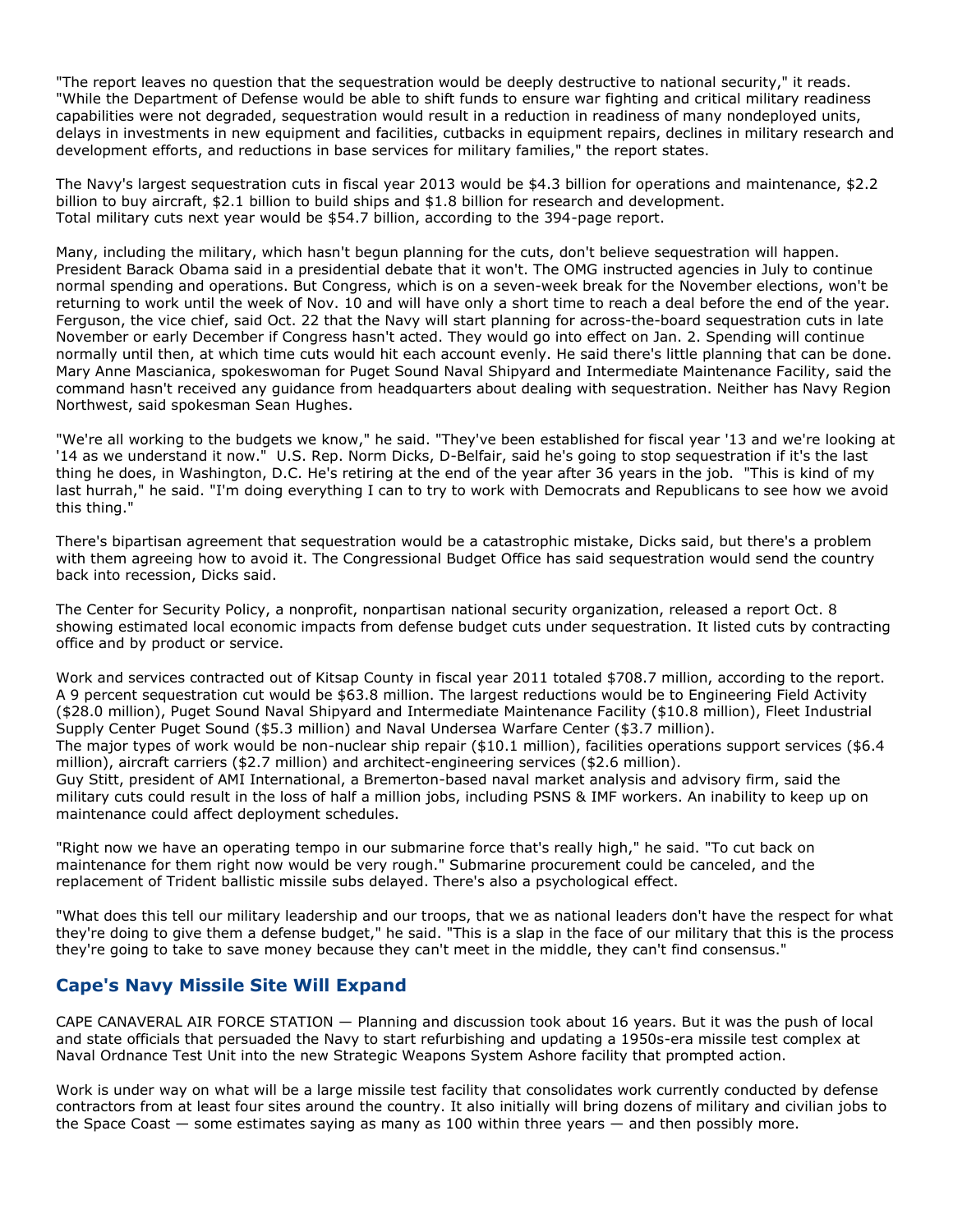The construction is taking place over an existing underground structure at launch complexes 25 and 29, where Fleet Ballistic Missile test launches were fired in the 1950s. "We're finally going to get it done," said Carlo Ferrari, head of Platform Modernization and Test Evaluation Programs for the Navy's Strategic System Program. "The build starts now and it will continue through 2021." Lt. Gov. Jennifer Carroll, chairwoman of Space Florida's board, is expected to join senior U.S. Navy and British Royal Navy leaders and Florida officials today for the formal groundbreaking on what Ferrari said will be a \$185 million facility.

He said the facility will allow for the testing of fire control, launch systems and navigation to all come together at one facility instead of being done by contractors in different locations. All missile tests for U.S. and United Kingdom submarines systems will be done at NOTU. The complex will support testing systems found on the current Ohio class submarines, which are nuclear-powered, and later test systems under development for the Ohio replacement submarines set to begin construction in the early 2020s.

Stationary, inert missiles outfitted with electronic monitoring equipment will be run through the tests. While full-size missiles will be used, the test facility is not intended to fire live launches. "The combination of this area's workforce and infrastructure capabilities lend itself perfectly to the testing needs of NOTU at this time," said Capt. J.P. Heatherington, commander of NOTU. "We look forward to working with the state of Florida to build out this capability at Cape Canaveral Air Force Station."

In August, Gov. Rick Scott announced a \$5 million state contribution that helped propel the start of construction. Lockheed Martin Space Systems will be responsible for the facility design and construction. The complex will use refurbished tubes already in place from the 1950s for testing current missiles, such as the Trident, and build one tube to test next-generation systems. "This is for new and old," Ferrari said. "The Trident (missile) will be around for another 20 years."

SWS Ashore will be connected to other facilities at NOTU via fiber optics. It will have an operational control center, a safety and security monitoring area, and systems and structure that simulate missile storage on a submarine. The Economic Development Commission of Florida's Space Coast sees the project as a triumph that will have longterm economic impact on the area, from the construction to the long-term permanent payroll. The EDC's leadership, which led the fight to keep NOTU in place during the Base Realignment and Closure of 2005, has said it wanted to continue to strengthen the Navy presence locally. "We've had a long-term relationship with the Naval Ordnance Test Unit," said Lynda Weatherman, EDC president and chief operating officer.

"We've always said from the beginning once we saved NOTU, we wanted to build on it.

"This is truly something we worked on so long," Weatherman said. "It's a significant enhancement." Space Florida and EDC anticipate 100 jobs may be created within three years as a result of the project. Ferrari said that NOTU is the ideal place to have the facility because of the testing that is already done there. In addition to support for submarines, the base also supports the Fleet Ballistic Missile program of the United Kingdom.

The unit receives more than 200 visits a year by submarines and surface ships of the U.S. Atlantic Feet and foreign navies. The command has 80 active duty personnel, 60 civilian employees and more than 600 contractors. "We're building on what's already here," Ferrari said. "It was very logical for us to come here. It was a no-brainer."

# **China Submarines To Soon Carry Nuclear Weapons, Draft U.S. Report Says**

WASHINGTON (Reuters) - China appears to be within two years of deploying submarine-launched nuclear weapons, adding a new leg to its nuclear arsenal that should lead to arms-reduction talks, a draft report by a congressionally mandated U.S. commission says. China in the meantime remains "the most threatening" power in cyberspace and presents the largest challenge to U.S. supply chain integrity, the U.S.-China Economic and Security Review Commission said in a draft of its 2012 report to the U.S. Congress.

China is alone among the original nuclear weapons states to be expanding its nuclear forces, the report said. The others are the United States, Russia, Britain and France. Beijing is "on the cusp of attaining a credible nuclear triad of land-based intercontinental ballistic missiles, submarine-launched ballistic missiles, and air-dropped nuclear bombs," the report says. China has had a largely symbolic ballistic missile submarine capability for decades but is only now set to establish a "near-continuous at-sea strategic deterrent," the draft said.

Chinese President Hu Jintao has made it a priority to modernise the country's navy. China launched its first aircraft carrier, purchased from Ukraine and then refurbished, in September. "Building strong national defence and powerful armed forces that are commensurate with China's international standing and meet the needs of its security and development interests is a strategic task of China's modernisation drive," Hu said in a speech on Thursday at the opening of the Chinese Communist Party's once-every-five-years congress.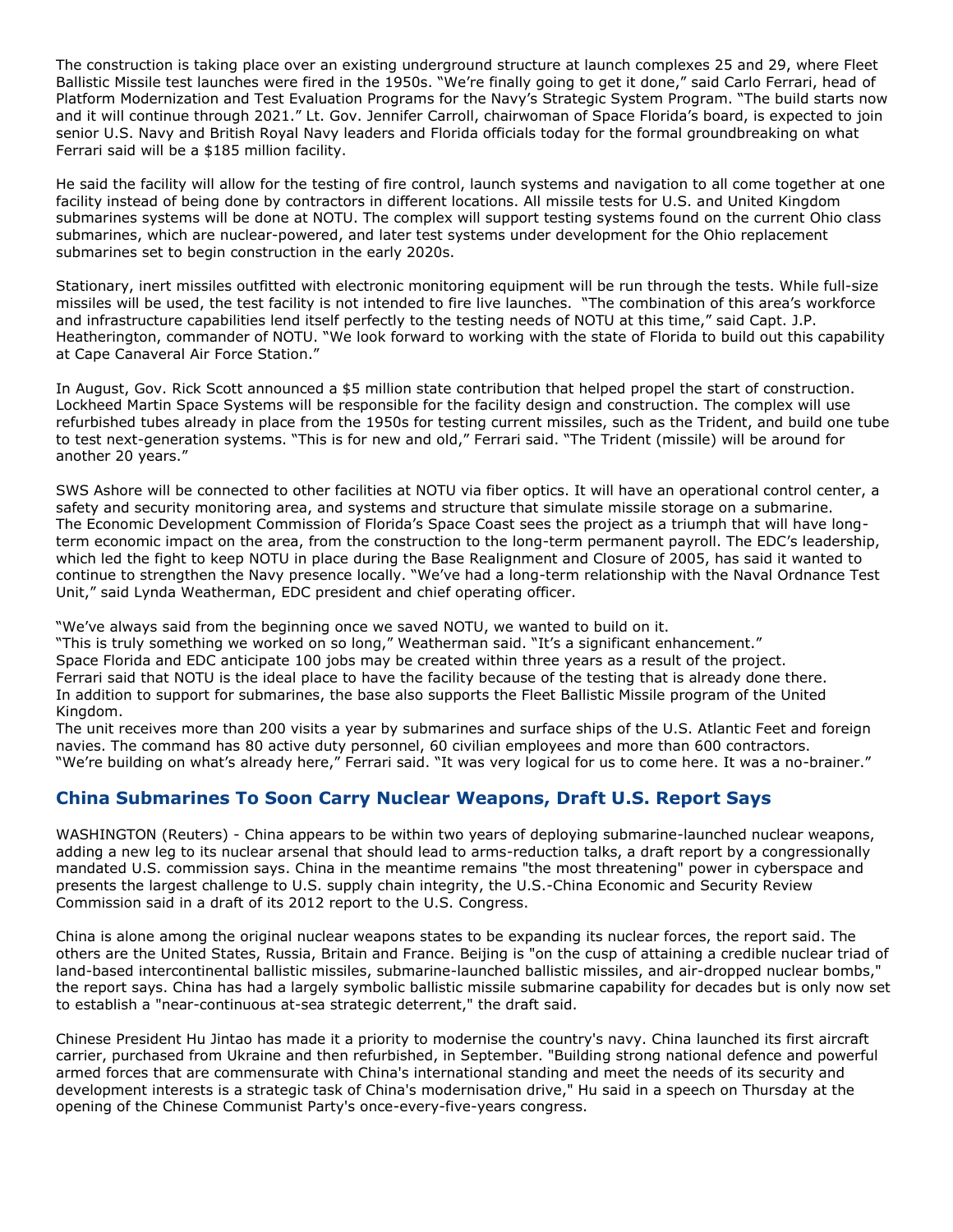To address a wide variety of security threats, "we must make major progress in modernising national defence and the armed forces," Hu said. That means China must "complete military mechanisation and make major progress in full military IT (information technology) application by 2020," he said.

The deployment of a hard-to-track, submarine-launched leg of China's nuclear arsenal could have significant consequences in East Asia and beyond. It also could add to tensions between the United States and China, the world's two biggest economies.

Any Chinese effort to ensure a retaliatory capability against a U.S. nuclear strike "would necessarily affect Indian and Russian perceptions about the potency of their own deterrent capabilities vis-à-vis China," the report said, for instance.

#### ARMS CONTROL TALKS URGED

China is party to many major international pacts and regimes regarding nuclear weapons and materials. But it remains outside of key arms limitation and control conventions, such as the New Strategic Arms Reduction Treaty signed in April 2010 and the 1987 Intermediate-Range Nuclear Forces Treaty. The United States historically has approached these bilaterally with Russia.

The U.S. Congress should require the U.S. State Department to spell out efforts to integrate China into nuclear arms reduction, limitation, and control discussions and agreements, the draft said. In addition, Congress should "treat with caution" any proposal to unilaterally reduce operational U.S. nuclear forces

without clearer information being made available to the public about China's nuclear stockpile and force posture, it said.

China is estimated by the Arms Control Association, a private nonpartisan group in Washington, to have 240 nuclear warheads. The United States, by contrast, has some 5,113, including tactical, strategic and nondeployed weapons.

#### CHINA DEPLOYING NEW CLASS OF SUBS

Beijing already has deployed two of as many as five of a new class of nuclear-powered ballistic missile submarine. The JIN-class boat is due to carry the JL-2 submarine-launched ballistic missile with an estimated range of about 7,400 km (4,600 miles).

The new submarines and the JL-2 missile will give Chinese forces its "first credible sea-based nuclear capability," the U.S. Defense Department said in its own 2012 annual report to Congress on military and security developments involving China.

The JL-2 program has faced repeated delays but may reach an initial operating capability within the next two years, according to the Pentagon report, released in May.

The Pentagon declined to comment directly on China's march toward creating a credible nuclear "triad" involving strategic bombers, intercontinental ballistic missiles and submarine-launched ballistic missiles. The final version of the report is to be released next Wednesday by the U.S.-China commission, a 12-member bipartisan group set up in 2000 to report to U.S. lawmakers on security implications of U.S.-China trade.

The draft, in its section on cyber-related issues, called on the Congress to develop a sanctions regime to penalize specific companies found to engage in, or otherwise benefit from, industrial espionage. Congress should define industrial espionage as an illegal subsidy subject to countervailing duties, it added. Lawmakers also should craft legislation to boost the security of critical supply chains, "particularly in the context of U.S. government and military procurement," the draft said.

## **Ex-Worker Pleads Guilty To Setting Fire On Submarine**

PORTLAND, Maine - A former shipyard worker who set a fire that caused about \$450 million in damage to a nuclearpowered submarine pleaded guilty Thursday under an agreement that could send him to prison for nearly 20 years. Casey James Fury admitted setting the fire inside the sub on May 23, as well as a second fire outside the sub on June 16. The defense and prosecutors agreed to recommend a sentence that ranges roughly between 15 years and 19 years. The Naval Criminal Investigative Service said Fury, a painter and sandblaster, confessed to setting the fires to get out of work. Fury, 24, formerly of Portsmouth, N.H., pleaded guilty to two counts of arson in U.S. District Court. Fury's attorney, David Beneman, said he expected sentencing would be in March. He declined to discuss the plea agreement.

It took more than 100 firefighters to save the submarine Miami after the fire quickly spread through forward compartments while the sub was in dry dock at Portsmouth Naval Shipyard in Kittery, Maine. Seven people were hurt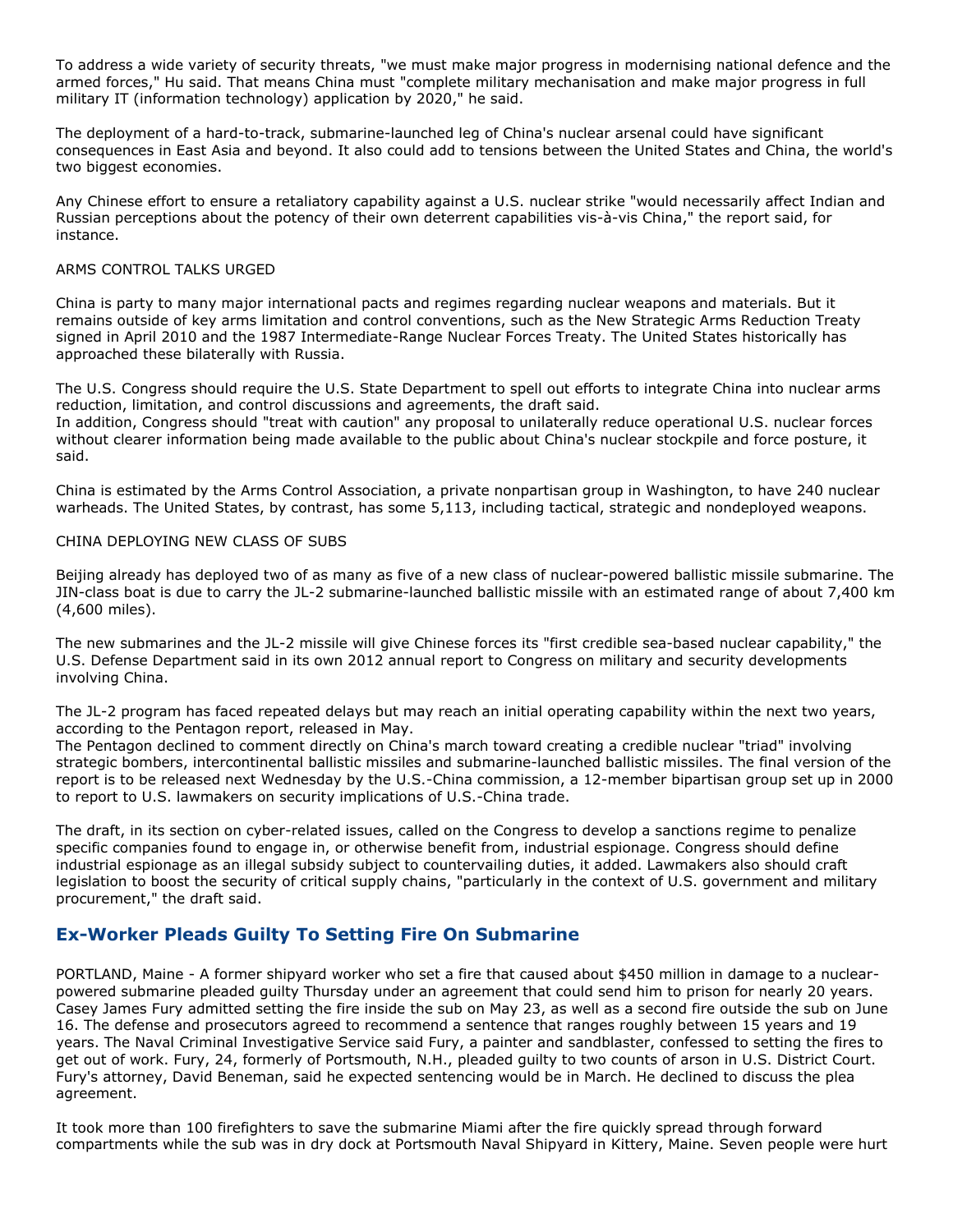while putting it out, the Navy has said. The Navy intends to repair the Los Angeles-class attack sub, which is based in Groton, Conn., with a goal of returning it to sea in 2015.

Federal prosecutors said the plea agreement takes into account a number of factors, including Fury's lack of a criminal record and the fact he probably never envisioned such catastrophic damage when he set a small fire on a bunk, as well as the seriousness of the crime and the extensive damage to the submarine.

U.S. District Judge George Singal isn't bound by the plea agreement. But if he imposes a sentence greater than 235 months (about 19-1/2 years), then Fury would be allowed to withdraw his guilty pleas. The fire caused heavy damage to forward compartments including living quarters, a command and control center, and the torpedo room. It did not reach the rear of the submarine, where the nuclear propulsion components are located. All weapons had been removed from the submarine during the overhaul. Two crew members, three shipyard firefighters and two civilian firefighters were hurt as they fought the blaze, the Navy said.

U.S. Attorney Thomas Delahanty II said the firefighters and the submarine crew were put in a dangerous situation, with heavy smoke and extreme heat. "There were physical and emotional injuries to... first-responders who risked their lives going into what had to be the equivalent of a roaring blast furnace," he told reporters at a news conference. Fury told the NCIS that he set the fires because he was feeling anxiety and wanted to go home, according to prosecutors. The second fire, on June 16, was set outside the submarine and was quickly doused with no damage. The submarine was undergoing a 20-month overhaul, and about 50 sailors and shipyard workers were onboard when the first fire started.

The damage was so severe that there was speculation that the sub would have to be scrapped. But the Navy said its tests indicated the fire didn't damage the hull, which must withstand extreme pressure as the vessel travels deep underwater. An earlier estimate put the damage to the 22-year-old submarine at \$400 million. Navy Adm. Jonathan Greenert, chief of naval operations, said the Navy is confident the Miami can be returned to service for \$450 million, plus or minus \$50 million.

# **Chinese Sub-Launched Nuclear Deterrent At Hand**

For the first time China is close to reaching a "credible" nuclear deterrent based on land-based, submarine-launched and air-dropped nuclear weapons, a draft US report warned Friday. The report by the US-China Economic and Security Review Commission said China's military, the People's Liberation Army, "continues to modernize and expand its nuclear stockpile." "China is now on the cusp of attaining a credible nuclear triad of land-based intercontinental ballistic missiles, submarine-launched ballistic missiles, and air-dropped nuclear bombs."

AFP obtained a draft of the annual report, scheduled to be delivered to the US Congress on Wednesday. China has had "a symbolic ballistic missile submarine capability" for decades, based on a single aging submarine, but it is now close to having its first "credible, near-continuous at-sea strategic deterrent," the report said. Two JIN-class submarines capable of launching missiles have already been deployed and three more are planned. They will be equipped with JL-2 intercontinental ballistic missiles -- a program still in development that "may reach initial operating capability within the next two years," the report said, quoting the US Department of Defense. China has been a nuclear power since 1964, and the country currently has between 50 and 75 land-based intercontinental ballistic missiles.

China also has some 20 long-distance aircraft able to deliver nuclear bombs, according to the Federation of American Scientists (FAS), also cited in the report. The report cautioned that the Asian giant "has disclosed little information about the size, composition, and disposition of its nuclear forces, which yields uncertainties about the size and characteristics of its warhead inventory." "Outside assessments from western observers, which generally range from about 100 to 500 warheads, but cluster around 240, rely heavily upon assumption," the report said.

#### Likewise, China's process of authorizing the use of a nuclear weapon also remains obscure.

"Questions remain about whether China has a 'two-man rule' or other provisions in place to ensure that, with emerging mobile platforms, launches can take place only with authorization," the report said. Also worrisome to US officials is the relationship between China's civilians and their military. "What worries me most are the disconnects that tend to occur between (China's) government and their military," said former US Joint Chiefs of Staff vice chairman James Cartwright in testimony to the commission. The report pointed to China's 2007 anti-satellite demonstration, and the 2011 test flight of its J-20 fighter aircraft that took place as US Secretary of Defense Robert Gates was visiting China, "both of which may have caught China's civilian leadership off guard."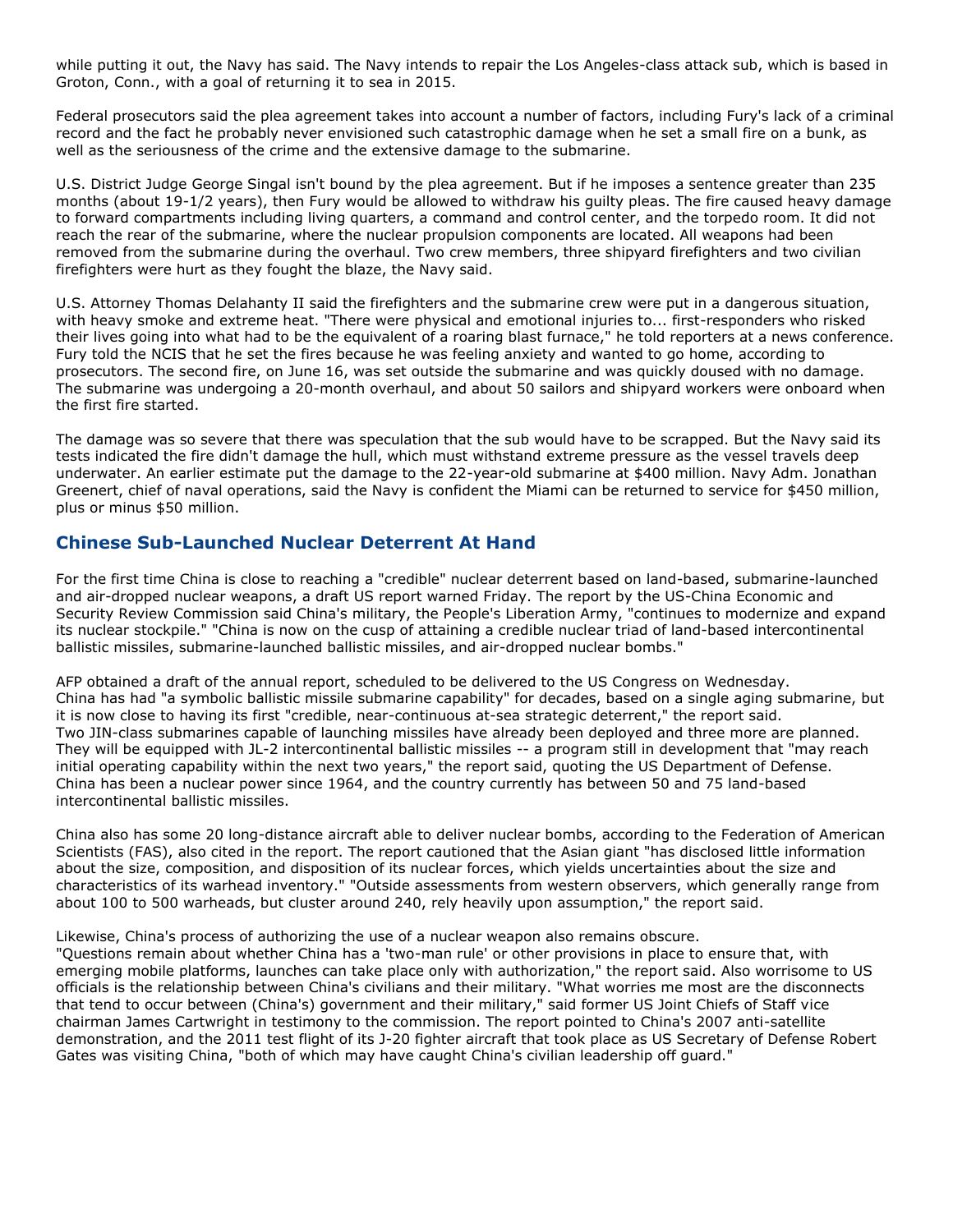# **Rescue Of Indian Submarines Demonstrated At Naval Exercise**

Four Indian naval submarines, from both Sindhughosh (EKM) and Shishumar (HDW) classes, took part in the Indo-U.S. exercise, Indiaex-2012, held off Goa early this month where the compatibility of the submarine rescue system of the U.S. Navy with Indian Navy submarines was tested for the first time. The fortnight-long exercise, meant to demonstrate the rescue of personnel from a disabled submarine, held special significance for the Indian Navy, which operates an ageing fleet of submarines but does not have a Deep Submergence Rescue Vessel (DSRV) of its own. During the sea phase of the exercise, the Submarine Rescue Diving and Recompression System (SRDRS) of the U.S. Navy's Undersea Rescue Command was pressed into action to bring to safety Indian submariners holed up in Indian submarines simulating various distress scenarios. In all, four Indian submarines took the dive, one daily, during the mock-up.

Responding to the distress alert, a pressurised rescue module from the launch and recovery system fitted on board a non-military vessel was launched and manoeuvred to the required depth to mate with the forward hatches of the submarine in distress. Pressure inside the submarine and the rescue system was equalised before opening the hatch to effect the safe transfer of personnel. The Indian submarines that took part in the exercise underwent minor modifications to be able to pair off with the pressurised module, which can secure up to two dozen personnel at a time.

INS Nireekshak, Indian Navy's deep sea diving support vessel with an on-board submersible capsule called 'Bell', assisted in the conduct of the exercise providing safety back-up. It also documented the procedures key to developing interoperability with the U.S. Navy in submarine rescue operations.

Commander S.S. Sarna, Commanding Officer of Nireekshak that is based in the Southern Naval Command in Kochi, termed the interaction with the U.S. Navy in the niche field of submarine rescue a professionally satisfying experience. While it has been toying with the idea of buying a couple of DSRVs for sometime now, the Indian Navy still has a lot of ground to cover in possessing a failsafe submarine rescue capability. At present, it relies a great deal on Russianmade pressurised escape suits in the Sindhughosh-class submarines and rescue spheres that can be punched out during trouble (as in fighter aircraft) in Shishumar-class submarines. Nireekshak's clearance divers operating out of 'Bell' could also be of help at limited depths.

## **Undersea Tech Goes Civilian**

Over the last two decades, luxury boat builders have begun building recreational submarines in large quantities. There are now hundreds of them in use, some built by hobbyists. All this is the result of decades of new developments in materials and engineering techniques that make constructing effective subs cheaper and easier.

At the low end you have hobbyist home-builts that cost less than \$50,000 for components, plus over a thousand hours of labor by the do-it-yourself submarine builders. Commercial subs starts at a \$100,000 of so for small one, two and three seaters. Some of these low cost subs can do down 1,000 meters (3,100 feet) and are sometimes used by ocean researchers. So far, no one has been killed using recreational subs, and over ten million people have travelled underwater (usually short distances as part of a tourist activity) in them. There is also a growing second-hand market. Submarine construction technology has come a long way in the past century, and it's possible to build these boats at an affordable cost, although some of the luxury models cost over \$100 million.

They are safe, and there are a growing number of them out there. This is driven, in part by the demand by ocean researchers, oil companies and other underwater commercial operators who need small, affordable submarines. A few companies have gained a lot of experience building subs for non-military underwater operations which has created a cadre of information and technicians who can build these recreational subs.

Some of these submersible pleasure craft look like streamlined yachts while on the surface. The upper deck, including the bridge, is outside the pressure hull. When submerging, everyone goes below, and the upper deck gets flooded. If you get close to one of these yachts, it becomes obvious that they are built to dive. Military subs are still not used to encountering this civilian traffic underwater. The military boats have the right of way, but military boats are now warned to exercise extra care when approaching coastal areas used by civilian subs.

Owners of these luxury subs tend to be secretive, and the builders have agreed to some government oversight, especially to make sure militarized subs, that can carry torpedoes or mines, are not built using the civilian technology. But there is no law against anyone owning one of these submarines, and it's feared that it's only a matter of time before drug dealers, gun runners, or even terrorists, get their hands on some of them. Some police officials believe this has already happened, but no one is saying much. In South America there is already an illegal submarine construction industry turning out boats for transporting cocaine.

Most civilian subs don't dive as deep as military subs, and are not built for combat. They have staterooms and large windows. But they do have carrying capacity, and that could be put to criminal uses. Already, Colombian gangs have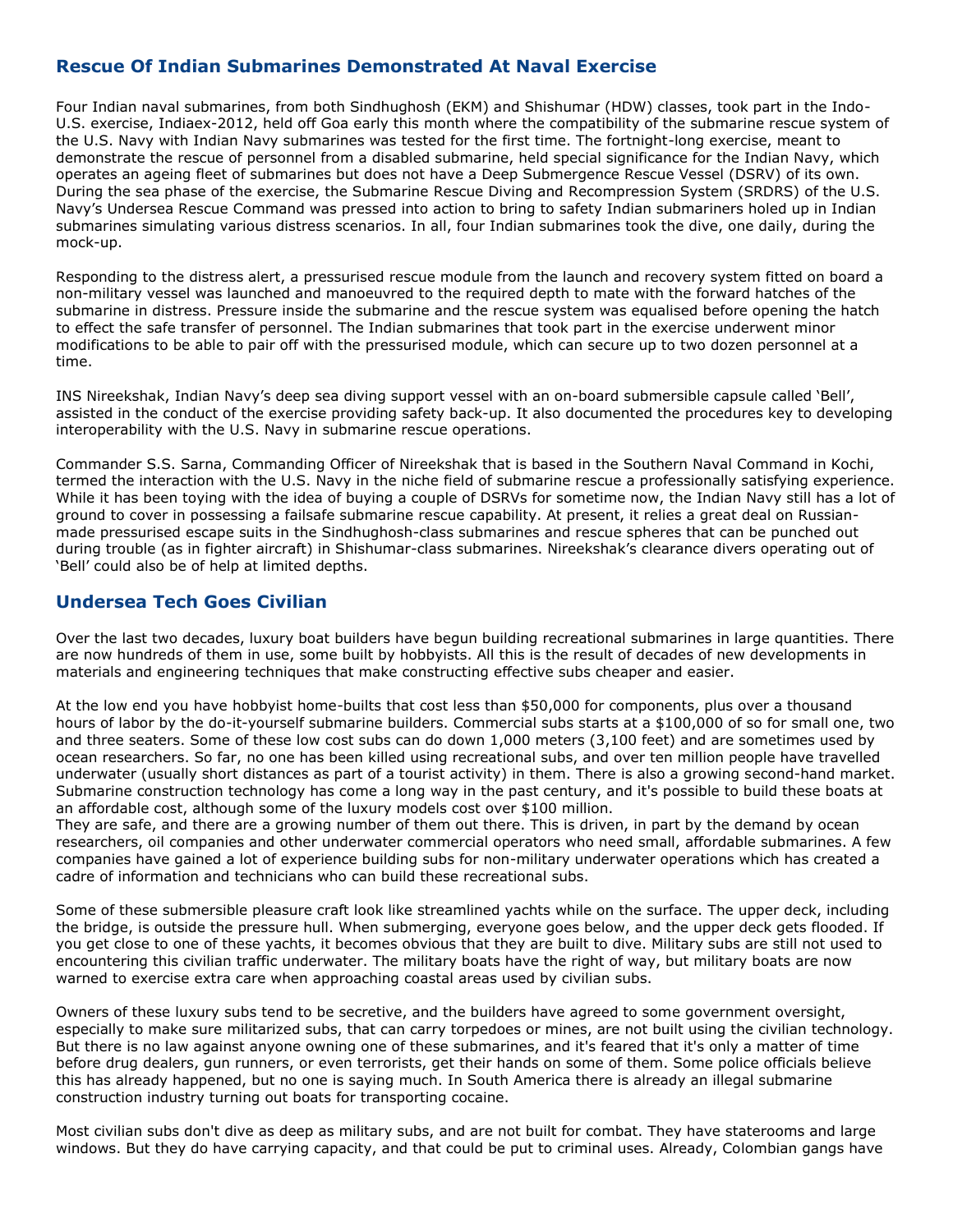been caught trying to build subs, using Russian advisors. And at least one submersible (a sub that travels just below the surface) was caught carrying cocaine.

## **Submarine brings war to Canadian shores**

The German submarine that sank the Newfoundland ferry S.S. Caribou, on a dark October night back in 1942, was actually the first of a new class of U-boat that was designed to operate off the east coast of the United States and Canada. With its extended range of more than 8,000 miles, it could bring the European war to the shores of the New World, and it did.

U-69 was built in the city of Kiel, located at the northern tip of Germany on the Baltic Sea. Launched in October of 1940, she underwent extensive training exercises in the Baltic, before slipping into the Atlantic Ocean in February of 1941. On her first patrol she sank three ships, and over the next two years would go on to sink 13 more, for a grand total of more than 70,000 tons of Allied shipping.

U-69, like the rest of her new class, was about 220 feet long and only 20 feet wide. She could travel at a speed of about 18 mph while on the surface, but was only capable of about seven or eight mph when submerged. She could safely dive to a depth of more than 700 feet, which would come in very handy when trying to evade depth charges. However, if for some reason she went below 800 feet, then the pressure of the water would crush her hull like an eggshell. She usually went to sea with a crew of 46 officers and men.

Although U-69 was a new class of submarine, designed to travel farther and stay at sea longer than the older subs, the comfort of the crew was not a top priority in the German submarine service. (The same was true in the Allied submarine forces.)

There were no showers or bathtubs, and only two tiny toilets, one of which often could not be used, as it became a storage space for extra food when leaving on a long patrol. During these patrols, which would often last three or four months, the crew could not wash, shave, or even change their clothes. (The men were, however, allowed one change of underwear and one change of socks.)

At the start of each patrol fresh food and vegetables were stuffed (literally) into every nook and cranny of the submarine. After little more than a week, however, what fresh food was left over would usually start to go bad. Then it was basically tinned rations for the rest of the trip. The crew also had to contend with the constant presence of noxious fumes from the diesel engines, or from the huge batteries which were used when travelling underwater.

When the Caribou was sunk by U-69, which was travelling on the surface, the naval escort HMCS Grandmere dropped three sets of depth charges over the spot where the submarine was last seen submerging in the darkness. However, under the command of Captain Ulrich Graf, the sub was successful in evading the underwater explosions, and later escaped into the open ocean. Three weeks later U-69 returned to its base at St. Nazaire in occupied France. In early January, 1943, U-69 left for a combined patrol (wolf pack) in the middle of the North Atlantic.

This time, however, her luck ran out, and she was depth charged off the east coast of Newfoundland by the Royal Navy destroyer HMS Fame. Damaged and forced to the surface, the submarine that sank the Caribou was rammed by the escort vessel, and sank into the depths with the loss of all 46 officers and crew.

## **USS Frank Cable Completes Weapons Transfer**

(What's the big deal? Ed.)

POLARIS POINT, Guam (NNS) -- The submarine tender USS Frank Cable (AS 40) completed weapons transfers with the Los Angeles-class fast attack submarine USS Oklahoma City (SSN 723) while moored outboard, Nov. 16. Frank Cable's executive officer, Capt. Timothy Sparks, was impressed by how well the Sailors and civilian mariners (CIVMARS) worked together to complete the evolution.

"It is a great honor to watch the CIVMAR and MILPERS crewmembers come together to execute these vital core capabilities of the tender," said Sparks. "Weapon movements outboard of the ship, with the cranes and by the tender Weapons Department handling team have not been exercised for several years."

The integration of military and civilian personnel aboard Frank Cable played a vital role in the crane operations and provided a well-rounded team to carry out the assignment without delay. "This is a MSC (Military Sealift Command) (operated) ship, and they are the crane operators, but we are still an integrated group" said Chief Machinist's Mate Anthony Tapia. "Working together makes them proficient, it makes us proficient, and it brings other elements to the command and to the Navy."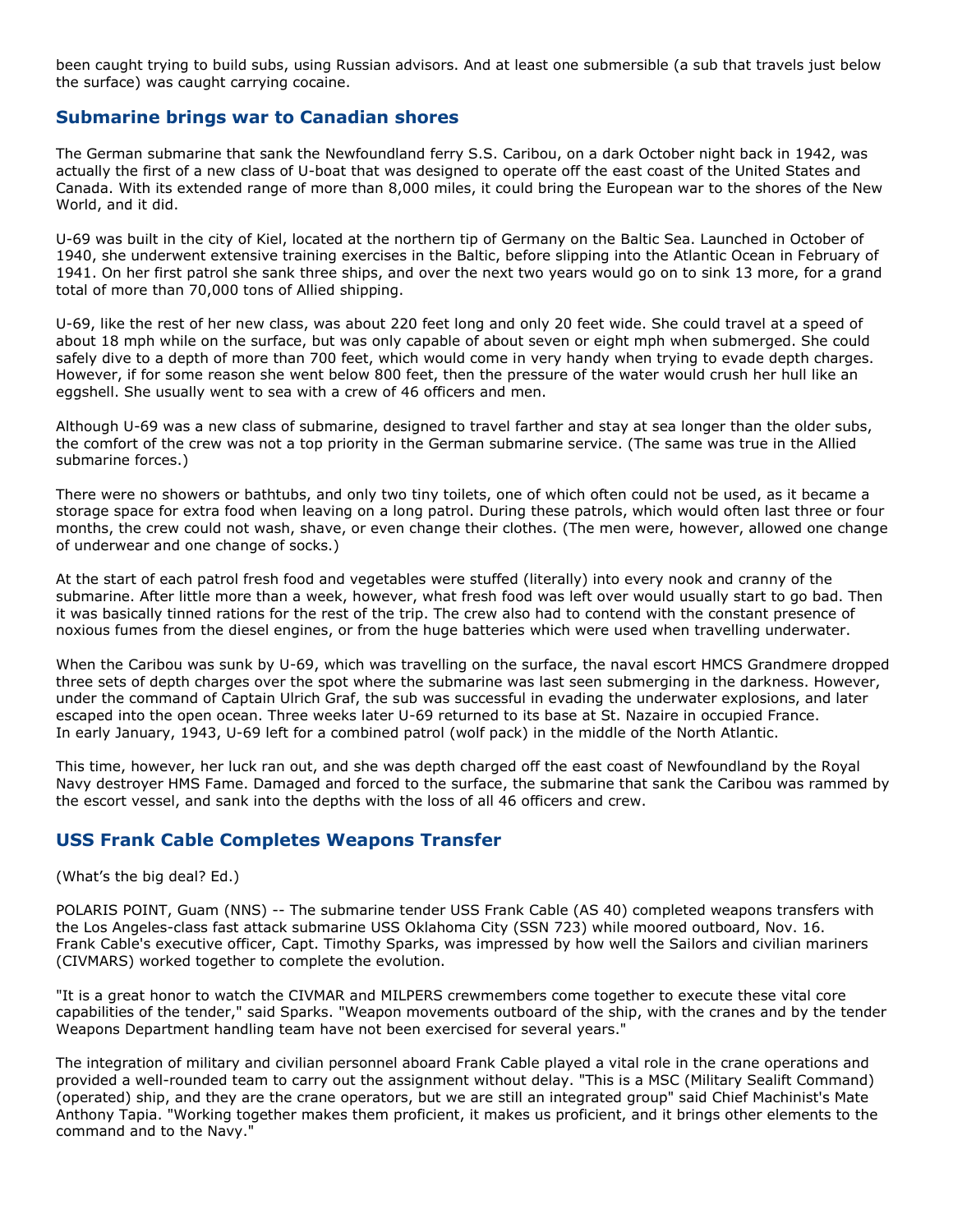Along with proving how effective Frank Cable crew members perform together, the Sailors and CIVMARS also demonstrated their ability to efficiently carry out the ship's mission of supporting submarines in the U.S. 7th Fleet Area of Responsibility. "We have proven our capability to replenish submarine Advance Capability (ADCAP) Torpedoes and Tomahawk Cruise missiles from the tender which is very exciting," said Sparks. "The tender provides the unique capability of being a mobile weapons magazine that can perform these weapon load outs in any port in the Western Pacific as directed by Commander Submarine Group Seven."

Capt. Pete Hildreth, Frank Cable's commanding officer, commended the crew on their abilities to perform ordnance handling outboard the ship. "It was an impressive sight and demonstrated the restoration of our weapons handling capabilities after completing an extensive seven month overhaul," said Hildreth. "Well done to all members of the Frank Cable team who made this evolution a safe and successful weapons handling event." Frank Cable conducts maintenance and support of submarines and surface vessels deployed in the U.S. 7th Fleet area of responsibility.

# **Navy to stop training military dolphins in San Diego**

The Navy plans to shut down a program it has long run at Point Loma to train dolphins to detect underwater mines and keep enemy swimmers away from warships, mainly because the mammals are no longer needed. The effort to identify such threats is "moving forward on newer, high-tech anti-mine capabilities," said Lt. Commander Chris Servello, a spokesman for the Navy.

The program will be closed within the next five years, but the Navy will continue to care for the roughly 24 bottlenose dolphins that are part of the Navy Marine Mammal Program. The Navy's decision was first reported Nov. 19 on NavyTimes.com, and was confirmed Saturday by Servello. The Navy formally began using dolphins in 1960, studying the animal's sonar and deep-diving physiology. Researchers believed that such studies could lead to improvements in the design of torpedoes and other underwater weapons. The Navy also saw the potential of using dolphins to detect and mark mines and watch for human swimmers who might try to attack warships. The program was initially centered at Point Mugu, but was moved to Point Loma in 1967.

An official Navy history of the program says, "Dolphins are used for these tasks because their extraordinary natural biological sonar capabilities enable them to find objects in waters where hardware sonars do not work well due to poor acoustic environmental conditions. The swimmer defense system was deployed to Vietnam in 1970-71 and to the Persian Gulf in 1987-88."

Military dolphins also were used during the Iraq war in 2003. The Humane Society of the United States said at the time that it opposed the use of marine mammals by the military but that it would not second guess the Navy during a period of conflict. Mine-detection equipment and systems have become steadily better in recent years. As Defense News pointed out recently, some U.S. ships, including mine-sweepers from San Diego, are replacing older detection equipment with the more sophisticated SeaFox mine neutralization system. The Navy also is increasing its use of the Mark 18 Mod 2 Kingfish, an unmanned underwater vehicle that's currently being operated in the Persian G

## **Defence Chief Liang Guanglie In Talks With U.S. Navy Boss**

Defence Minister General Liang Guanglie said yesterday that China's military build-up poses no threat to the world and called for closer military co-operation with Washington as he had talks with U.S. Navy Secretary Ray Mabus. The talks, in which both sides discussed maritime security and Washington's move to bolster its military presence in the Asia-Pacific region, came on the heels of Beijing's leadership change and successful landing tests on the country's first aircraft carrier.

The sensitive timing of the talks indicated that both militaries wanted to cement bilateral ties, which have been strained by Washington's involvement in territorial disputes between the mainland and its neighbours. Some in the region have expressed concern about Beijing's double-digit increases in defence spending. "The Chinese military must develop, but there's no 'worry' or 'fear' as the outside world says," Liang said on the sidelines of the meeting. Beijing has expressed frustrations over Washington's "pivot" to Asia, saying the strategy would create a disturbance in the region. Beijing has also told Washington not to get involved in territorial disputes between China and its neighbours. However, Liang told Mabus that a "new type of military ties between two big nations" should be established, according to a report by Xinhua.

"The two militaries should seek co-operation in areas that [they] have common interest, but contain areas that have disputes and conflicts," he said. For his part, Mabus said the U.S. Navy would continue to co-operate with China in areas such as anti-piracy patrols. He said the U.S. is committed to developing a partnership with China. During his four-day stay, Mabus will travel to Ningbo, Zhejiang province, to visit a new frigate and a conventionally powered submarine.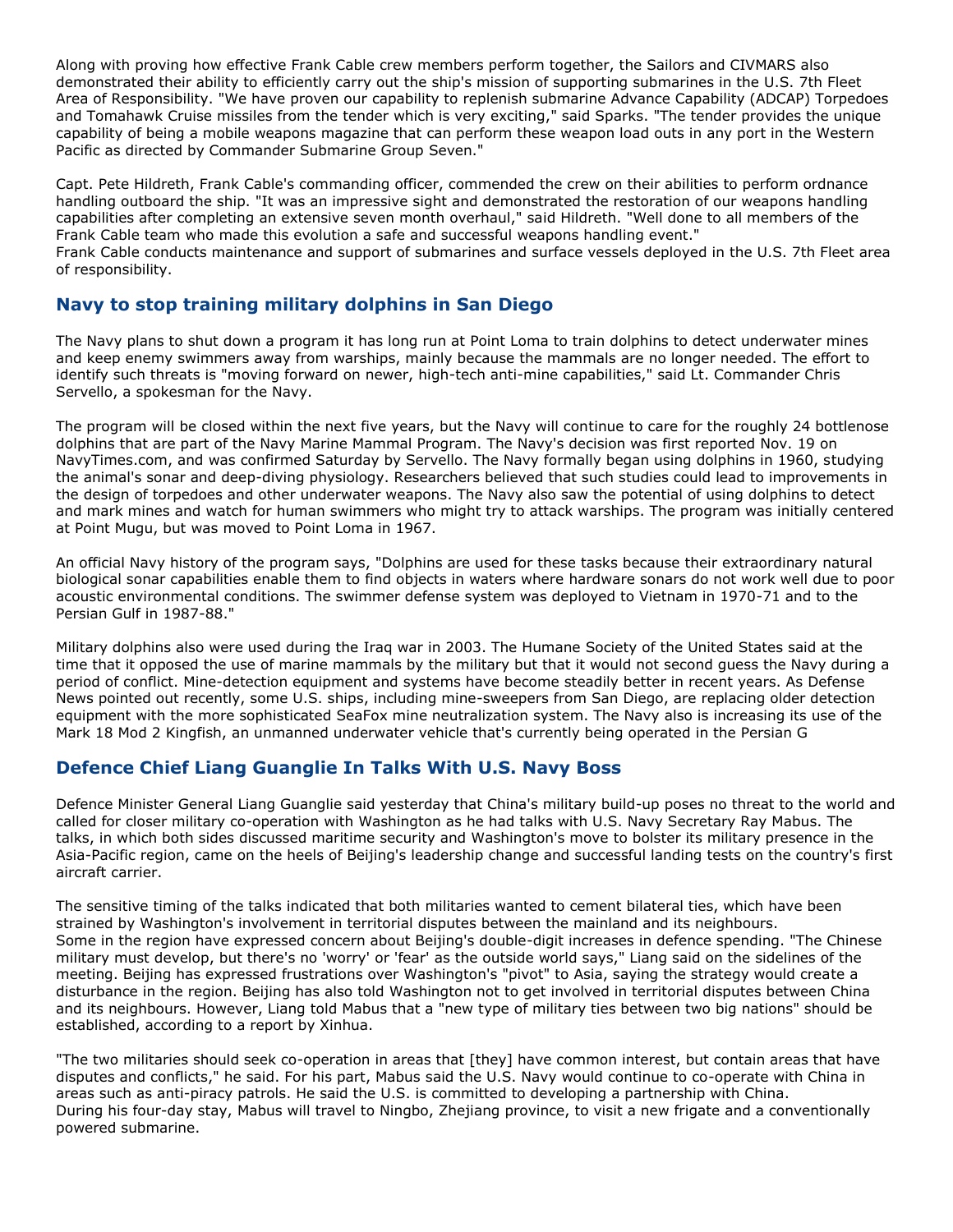Military analysts said the visit by Mabus indicated that neither side wanted territorial disputes and the desire to achieve a dominant position in the region would hamper ties between the two countries. "It shows that the two militaries can still engage themselves in talks," said Antony Wong Dong, president of the Macau-based International Military Association. "Beijing apparently believes that improving military ties with the U.S. is a tactic to prevent Washington from meddling too much into Asia," he said. Ni Lexiong, director of a defence policy research institute at the Shanghai University of Political Science and Law, said Beijing believes Washington "has not gone too far" in backing Japan, even though it has said that disputed East China Sea islands were covered by its security treaty with Tokyo. "Both countries want to keep the territorial disputes in the region from escalating," he said.

# **New Era Of Sub Training Ahead With Opening Of Groton Facility**

Groton - From his post at the top of the submarine's sail, Lt. Andrew Pyle looked out Wednesday at the buoys that mark the entrance to New London Harbor. He saw New London Ledge Light to his right. Sailboats darted in front of the submarine, and Pyle had to react. It began to snow, and the sea grew rougher. But Pyle was not in a submarine returning to the Naval Submarine Base. He was in a building at the Naval Submarine School. The school now has a full-size replica of a submarine bridge so officers can train to stand at the top of the sail and navigate during the transit in and out of ports.

The trainer can simulate U.S. ports and foreign ports where submarines are likely to stop during a deployment. If the submarine was supposed to be in the Gulf, Pyle would have seen traditional sailing vessels, or dhows. A prototype is at the Naval Undersea Warfare Center in Newport, R.I. This is the first in the fleet; a ribbon-cutting will be held Friday. On Wednesday, students in the Submarine Officer Advanced Course practiced pulling into Groton.

The trainer is inside a dome where fans mimic the wind and 16 projectors produce a 360-degree image of the world's harbors and oceans. The students use binoculars to zoom in on the image. The trainer doesn't move, but the rolling waves are so realistic that even experienced submariners sometimes feel a little queasy. Pyle said he's not prone to seasickness, but he holds onto the railings even though he knows there's no need to. He's getting ready for his next assignment on the blue crew of the USS Wyoming. After more than two years at an assignment on shore in Naples, Italy, Pyle said he needed to hone his skills.

"Being able to do this over and over boosts my confidence about going back to sea and stepping into a position where I'll have more responsibility," he said. In another room that was set up like the control room of a submarine, the rest of the students gathered data, looked at charts and performed the jobs that any piloting team would be doing in a control room when pulling into port. Lt. Cmdr. Angel Rodriguez, the course director, said the instructors do try to surprise the students with unexpected problems to see how they react. There could be a man overboard or malfunctioning navigation equipment. "It's not a gloom-and-doom scenario, but close to it," he said. "We want to build their confidence that they don't need computers. They can look at raw data to safely navigate the ship. We prove that by taking away a lot of their equipment."

Most of the time, submariners are submerged, so there aren't a lot of opportunities to handle the ship on the surface, Rodriguez said. And, he said, the "seas are getting more congested, so it's more incumbent on us to make sure we're proficient on the surface." Students used to train by looking at the ocean through a headset. Now, they can manipulate the equipment and an entire team can work together on the bridge, Rodriguez said. When they graduate in March, these students will become navigators, weapons officers and engineers on submarines.

Lt. Will Villarreal, a student, said the training is the best he has ever had. He said "submarining is a perishable skill" and the school is where "the growing pains happen." "It is stressful," Villarreal said. "But we learn how to function under that stress because, quite literally, we're going to be in the same boat as everyone we're supposed to be keeping safe." The USS Hartford collided with a Navy amphibious ship in the Strait of Hormuz in 2009, and the Navy paid about \$120 million to repair the Los Angeles-class submarine. The Navy bought the equipment for the school's trainer while the state, through the unique partnership it has with the Navy to upgrade the base, paid for the addition to Nimitz Hall to house the trainer. The state legislature authorized \$40 million in 2007 to strengthen the base's military value in order to guarantee its future. Before the ribbon-cutting, there will be a brief ceremony to transfer money from the state to Groton and Ledyard. The towns will buy land around the base to prevent development from encroaching on base operations.

## **Pakistan Test-Fires Medium-Range Ballistic Missile**

ISLAMABAD — Pakistan test-fired its Ghauri/Hatf-V (Vengeance V) medium-range ballistic missile Nov. 28, a liquidfueled missile that some observers say is not well-suited to Pakistan's needs. According to the military's Inter Service Public Relations (ISPR) media branch, the Ghauri/Hatf-V was test-fired "by a Strategic Missile Group of the Army Strategic Force Command on the culmination of a field training exercise that was aimed at testing the operational readiness of the Army Strategic Force Command."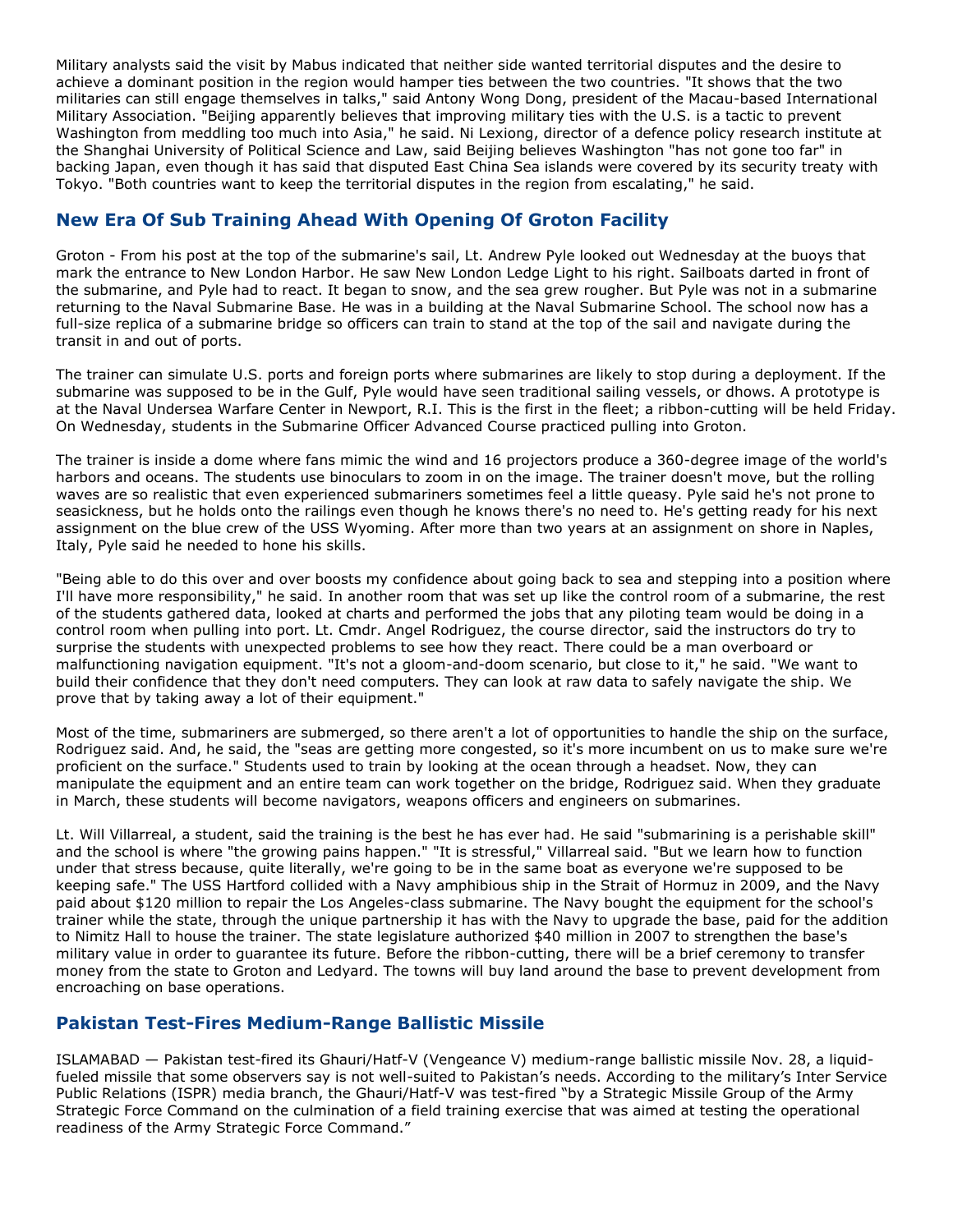The test was monitored at the National Command Center by the National Command Authority's fully automated Strategic Command and Control Support System (SCCSS). "The SCCSS enables robust command and control capability of all strategic assets, with round-the-clock situational awareness in a digitized, network-centric environment to decision-makers at the National Command Centre," the ISRP said.

Analysts claim the Ghauri, with a range of 1,300 kilometers, is based on the North Korean Nodong-1 ballistic missile, but it is not Pakistan's most capable delivery asset. They doubt its continuing suitability for Pakistan's needs. Mansoor Ahmed, a lecturer in the Department of Defence and Strategic Studies at Quaid-e-Azam University here, said the Ghauri is not a particularly effective weapon or suited to Pakistan's operational requirement.

"Unlike solid-fueled missiles, liquid-fueled ballistic missiles cannot store the fuel for long periods and have to be refueled prior to launch, which takes several hours, thus making them vulnerable to first strikes," said Ahmed, an expert on Pakistan's nuclear program and its delivery systems. "Given the relative lack of Pakistan's strategic depth, such systems are not the first choice in missile systems for nuclear warhead delivery, which explains why the Ghauri remains the only liquid-fueled system in its missile inventory."

Ahmed said he agrees the launch was more a test of the readiness of the Army Strategic Force Command and the SCCSS than of the missile itself. He also highlighted the missile's checkered history. Despite being announced as a success, the first test of the missile on April 6, 1998, was a failure, with the missile burning up on re-entry. It had to be heavily redesigned and improved by the National Engineering and Scientific Commission, and the National Defense Complex, before it could enter service again.

"However, the missile's range has remained constant at 1,300 kilometers over the years, indicating that Pakistan has only one Ghauri system with eight other solid-fueled missile systems," Ahmed said. "Moreover, a solid-fueled alternate system in the form of Shaheen-1A was recently tested." But the Ghauri is cheaper than solid-fueled missiles, and therefore more expendable when testing launch and control systems, Ahmed said, and it may offer Pakistan a "possible springboard for a space launch vehicle," akin to the British Blue Streak ballistic missile.

# **SUBVETS NEWS & VIEWS**

# **Submarine vets call for USS Scorpion investigation**

11:04AM EST November 10. 2012 - The saga of the USS Scorpion continues as a submarine veterans group calls for a new investigation of the unexplained accident that sank the U.S. nuclear attack sub more than 40 years ago.

The Scorpion went down May 22, 1968, killing 99 men and foundering 11,220 feet underwater in the middle of the Atlantic Ocean. The sub carried two nuclear torpedoes and a nuclear reactor. Read more at this link:

<http://www.thespectrum.com/usatoday/article/1692343?odyssey=mod%7Cnewswell%7Ctext%7CFrontpage%7Cs>

# **USS Thresher Arlington National Cemetery Memorial Project**

USS Thresher Arlington National Cemetery Memorial Project Supporter's Letter Writing Campaign

Fellow USSVI Members,

As we approach the 50th anniversary of the USS Thresher tragedy, your help is needed to gain approval to place a commemorative memorial to the men lost aboard USS Thresher in Arlington National Cemetery.

Simply download the pre-written template letter from the webpage:

<http://threshermemorial.org/template-letters.html>

or directly using one of the two links below:

PDF version:

[http://threshermemorial.org/assets/uss\\_thresher\\_anc\\_memorial\\_project\\_supporter\\_template\\_letter.pdf](http://threshermemorial.org/assets/uss_thresher_anc_memorial_project_supporter_template_letter.pdf)

Microsoft Word version:

[http://threshermemorial.org/assets/uss\\_thresher\\_anc\\_memorial\\_project\\_supporter\\_template\\_letter.docx](http://threshermemorial.org/assets/uss_thresher_anc_memorial_project_supporter_template_letter.docx)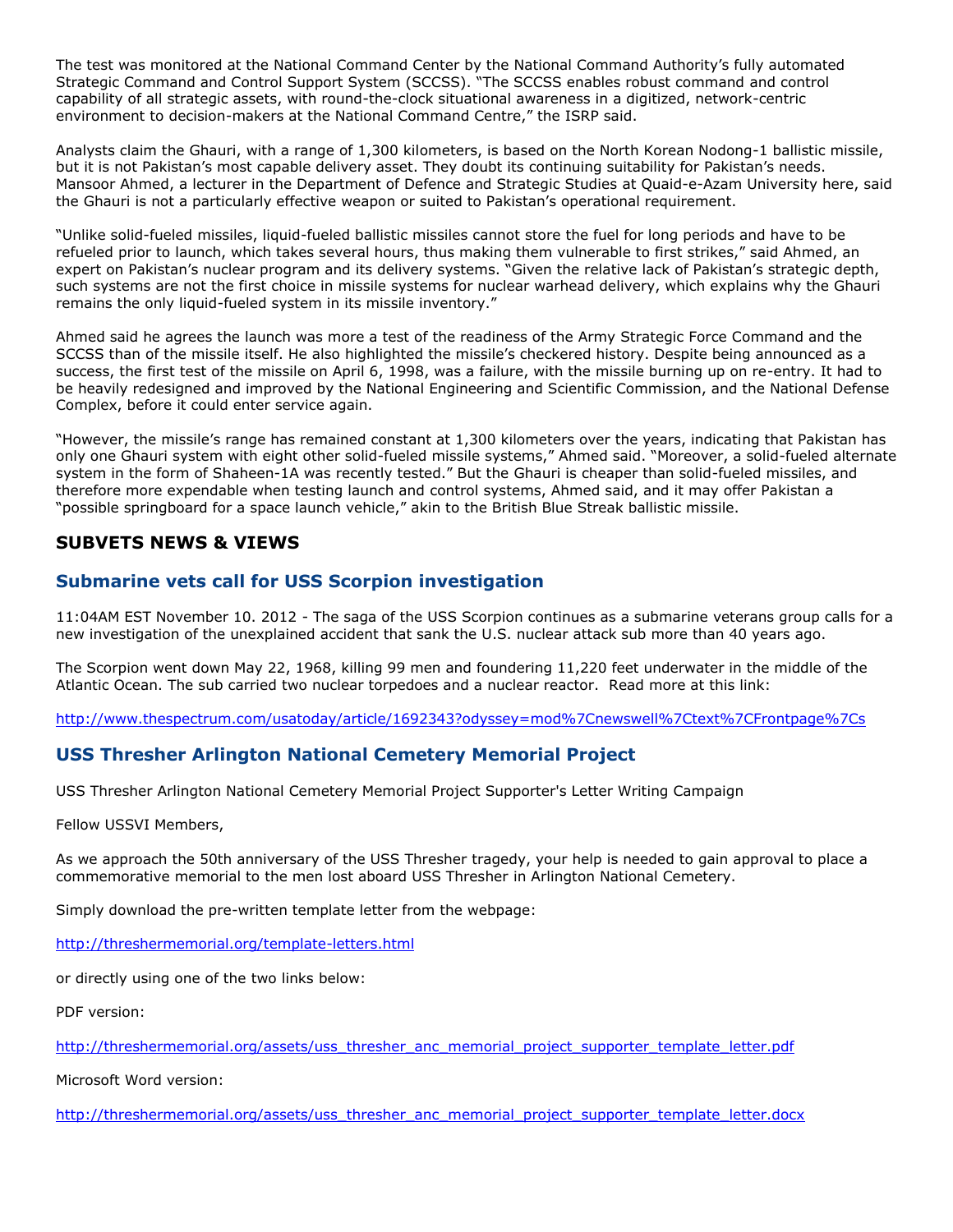Sign and mail the letter to:

Ms. Kathryn A. Condon Executive Director, Army National Military Cemeteries Arlington, VA 22211-503 Please send an email with your name to [ThresherMemorial@gmail.com](mailto:ThresherMemorial@gmail.com) indicating you have sent a project supporters letter to Ms. Condon.

Kevin Galeaz Project Director USS Thresher Arlington National Cemetery Memorial Project http://threshermemorial.org/ ThresherMemorial@gmail.com P.O. Box 4811 Manchester, NH 03108 603-268-0420

## **SUBVETS THANKSGIVING, THANK YOU GROTON BASE**

Shipmates this Post Thanksgiving recap is provided to all of you in the USSVI organization because of all of the wonderful USSVI Bases and members across the country who supported this effort.

Back in July SUBVETS Groton Base started planning our annual Thanksgiving Celebration. Letters of Appeal were sent to Bases and Members across the country. And many of you responded and supported this effort. Your support helped to make this a great family celebration for those that we served.

Our Thanksgiving dinner went great. We served close to 800 meals on Thanksgiving day. 491meals were meals on wheals to area police Departments, Submarine Crews, Duty Personnel on SUBASE and at EB, SUBVETS and other Veterans who are shut-ins and can't get out. And we served a little over 300 meals to people who walked in the doors.

As anticipated the day was a long but extremely gratifying day. Those who volunteered at the SUBVETS Thanksgiving Dinner felt a bit tired and achy like me, but it's still a nice feeling knowing that we made a difference in making the Thanksgiving Holiday just a little bit brighter for so many people. For many of our guests it was their first holiday away from home for them. And we filled a void and made them part of OUR SUBVETS Family. For many people being part of this as volunteers was important for being part of

a much bigger family. And it was especially nice to give back. It also gave us the opportunity to reach out and show our appreciation to some First Line Defenders on the Groton SUBASE Waterfront, and also to many police officers on duty serving our community.

The day started at 0600. The first turkeys hit the hot oil by about 0615ish. Everything went like clockwork. The first meals on wheels went out the door by 0745. An hour and 15 minutes ahead of schedule. By the time that the last OF THE 491 meals left out the door it was 0950. OVER TWO HOURS AHEAD OF SCHEDULE. We have never been that far ahead of schedule, but it gave us a nice 2.5 hour break before our first guests arrived.

Then we fed our guests. Single Sailors from the base, Some Sailors with families who were visiting, SUBVETS and their families When it was all over with all of the to-go meals, guests, volunteers, and take out meals our best guess is that we fed close to 800 people.

So you can see that all of your donations were a huge part of our success.

But it doesn't end with the dinner that we provided.

Left over food was donated to a local church who will use it for a community Christmas Dinner, and also to a local Soup Kitchen. With the left over funds that you and others donated, it will be split between the SUBASE Caring and Sharing Program, the USSVCF Brotherhood Fund and it's Caring and Sharing Program and the local Navy Relief Food Bank. The two Caring and Sharing programs will provide meals to needy Navy and Submarine Force Families in all of the Submarine Homeports through the COMSUBLANT and COMSUBPAC Force Master Chiefs.

I wanted you to know that on behalf of all of us on the SUBVETS Groton Base Thanksgiving/Caring and Sharing Committee, our sincere thanks to you for your support. I can not tell you how much you have helped make a positive impact on so many people for this holiday and how many more people your support will help at Christmas time. The bottom line about this program is that this is all about helping Sailors and their families, and although many of you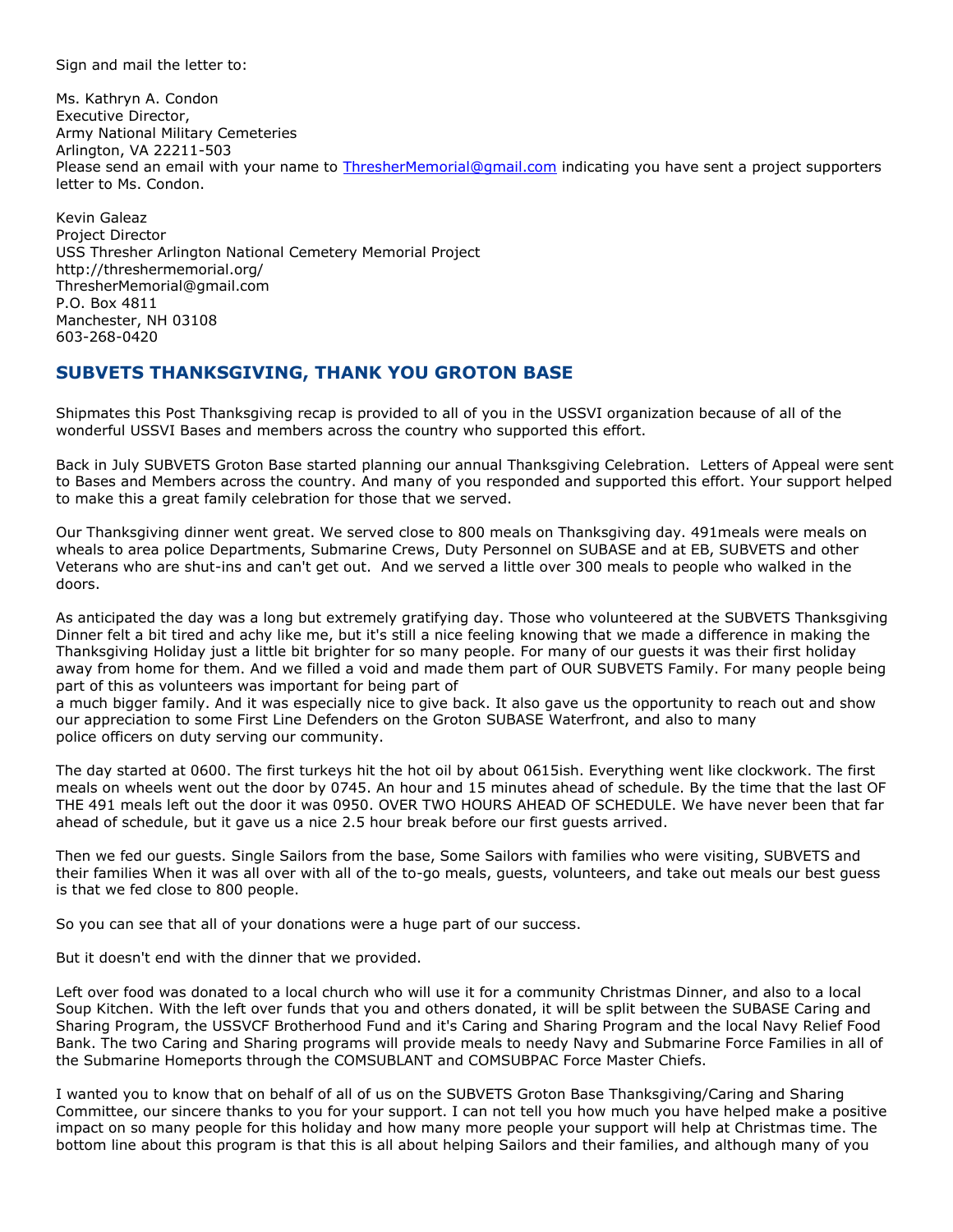are distant from Groton CT, you are all part of this successful program.

I personally salute you, and we all thank you for all of your support through your donations. Here in Groton CT the Submarine Capitol of the world the members of SUBVETS Groton Base hope you and your families have a wonderful Christmas. Please provide this recap to your members to let them know they helped made a difference.

If any one should have any additional questions please feel free to contact me at either the tel  $#$  of email address provided.

Sincerely, John J. Carcioppolo Groton Base Commander

#### **Navy & Veteran News and Other Gouge**

## **Happy Birthday, USMC**!

FRA salutes the U.S. Marine Corps as it marks its 237th birthday on Saturday, November 10, 2012. On that date in 1775, the Second Continental Congress resolved to raise two battalions of Continental Marines. Since then, the Marine Corps has been engaged in every American armed conflict, demonstrating its capability and resolve around the globe. "From the halls of Montezuma to the shores of Tripoli;" from the deserts of Iraq to the hills of Afghanistan - wherever their special abilities are needed - today's Marine Corps is America's expeditionary force, ready to rapidly respond to crises at a moment's notice.

General John A. Lejeune, the 13th Commandant of the Marine Corps, gave orders to formally commemorate the Corps' birthday in 1921 and ceremonies and celebrations have been a service-wide tradition ever since. Commandant Lejeune's original birthday message, Marine Corps Order 47, is read aloud and the oldest and youngest Marines in attendance share the honor of cutting the cake in a time-honored ceremony. The first piece of cake is presented to the oldest Marine, who then offers it to the youngest.

## **CBO Report: Cut Military Pay and Benefits**

Congress returned to Capitol Hill this week for a post-election, lame duck session and lawmakers are working to find alternatives to the mandated \$1.2 trillion in budget cuts (sequestration) scheduled to take effect on January 1, 2013. Related to this, the Congressional Budget Office (CBO) released a "Costs of Military Pay and Benefits in the Defense Budget" report that suggests reducing military pay and benefits may be key to cutting total Defense spending. Since DoD has had no difficulty in recruiting and retaining service members in recent years, the report contends the cuts would have no negative impact and, if problems develop, CBO suggests increasing enlistment and re-enlistment bonuses, which would provide additional long-term savings since such bonuses are excluded from retirement pay calculations.

The Administration's long-term plan to reduce annual active duty pay raises beginning in FY 2015 is also cited in the publication and, consistent with DoD's budget request for 2013, CBO also recommends shifting more health care costs to military retirees and their families.

The report further suggests budget savings by replacing the current military retirement benefit with a pre-tax Thrift Savings Plan to, in effect, "civilianize" benefits for future retirees.

The full report is available at [www.cbo.gov,](http://www.cbo.gov/) along with another recent deficit-reduction report entitled "Choices for Deficit Reduction." There are significant threats to compensation, health care and benefit programs and FRA is closely tracking budget negotiations, Senate work on the FY 2013 Defense Authorization bill and other legislative issues and will alert our membership as action on Capitol Hill warrants.

#### **Veterans COLA Bill Passes**

The Senate passed the "Veterans Cost-of-Living-Adjustment Act" (H.R. 4114) this week, which authorizes a cost-ofliving increase in benefits for veterans with service-related disabilities and their survivors. The House passed the bill, sponsored by Rep. Jon Runyan (N.J.), in early July and President Obama is expected to sign the bill into law shortly. The measure will provide an estimated 1.7-percent increase in benefits for 3.9 million veterans and their families and will take effect December. 1, 2012, and will be reflected in January benefit checks.